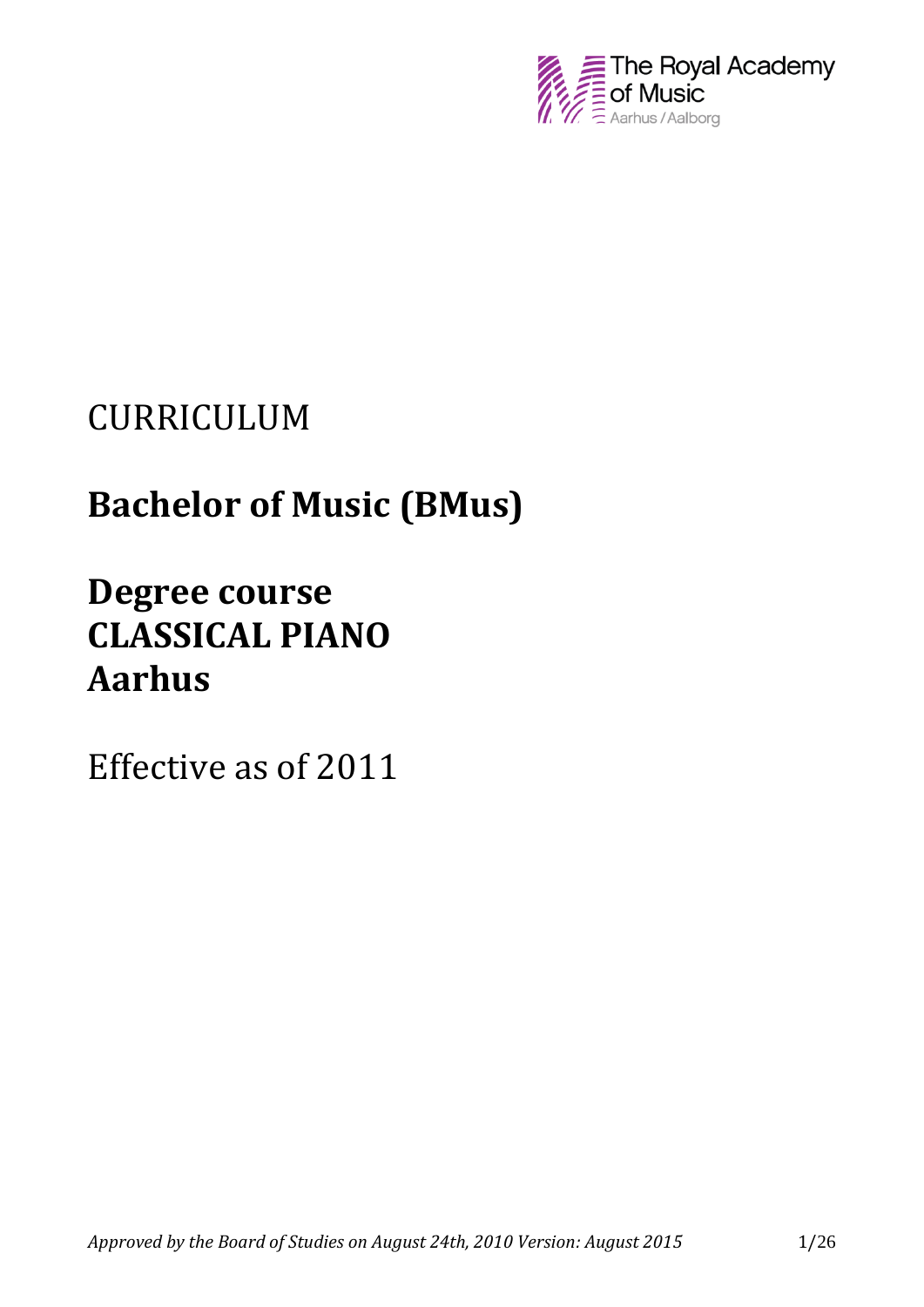

## **Content**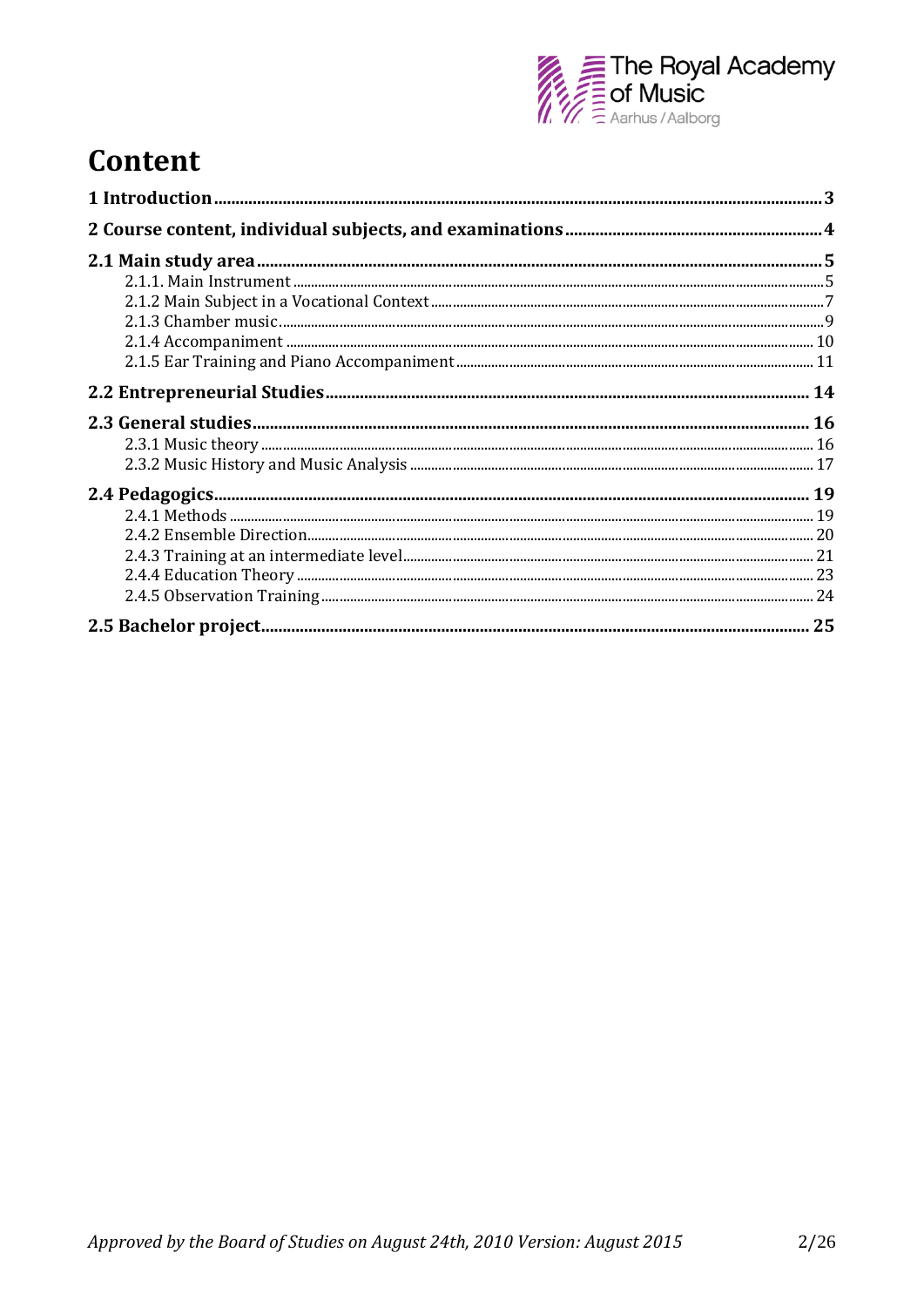

## **1 Introduction**

**The BMus (Classical Piano) degree course** at The Royal Academy of Music, Aarhus, is a 3 year course during which students acquire the knowledge, skills, and qualifications to become musicians and music business entrepreneurs.

**Initially, the course structure focuses** on the main instrument and subjects related to this. In addition to these subjects, the main study area comprises chamber music and accompaniment that builds upon students' main instrument skills and are only commenced during later course semesters. The main study area also encompasses Ear Training to help students develop awareness of their own musical experience and conceptual ability. The general subjects teach students to observe music from other angles than that of the performer and provide perspectives that lead to a broader foundation of practice. Later in the course, students engage with the communication and initiation of music, practically and theoretically. Students acquire skills and qualifications in teaching at an intermediate level and in ensemble direction. The Classical Piano degree course concludes with a student-defined bachelor project which is based on student interests and needs and also constitutes their specialisation in the field.

#### **The course subjects are divided into the following fields:**

- Main study area: Subjects where the student is a performer as well as subjects that support this aspect.
- Pedagogics: Subjects where the student communicates and teaches as well as subjects that support this aspect.
- General studies: Elementary music theory subjects mandatory for all undergraduate students.
- Entrepreneurial Studies: Subjects and projects where students gain experience as entrepreneurs and managers of dynamic processes and acquire career administration tools.
- Bachelor project: The project itself as well as guidance and subjects that prepare the student for project work.

The elements of the course are credited with ECTS points based on an assessment of the workload involved in the subjects.

**In addition to scheduled tuition**, students at the Royal Academy of Music may participate in the following activities:

- Piano festival and study trips.
- Master classes with internationally acclaimed musicians.
- Chamber music in a rich and professionally challenging study environment.
- and much more.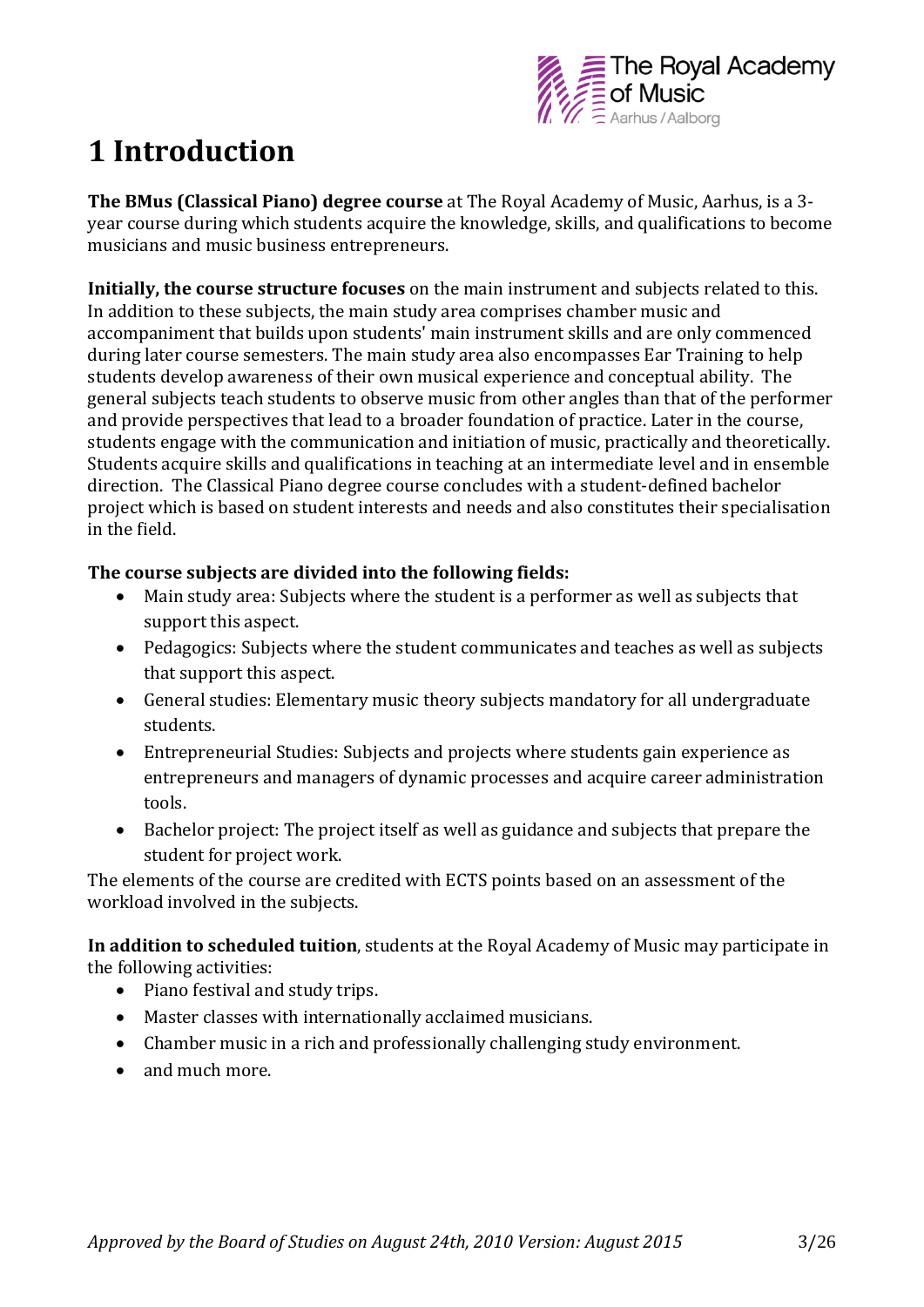

## **2 Course content, individual subjects, and examinations**

|                                |                | 2nd            | 3rd            |                |                             |                |                  |
|--------------------------------|----------------|----------------|----------------|----------------|-----------------------------|----------------|------------------|
| <b>ECTS</b> chart              | 1st sem        | sem            | sem            |                | 4th sem   5th sem   6th sem |                | <b>Total</b>     |
| Main study area                |                |                |                |                |                             |                |                  |
| Main Instrument                | 20             | 14             | 9.5            | 9.5            | 8                           | 8              | 69               |
| Main Subject in a              |                |                |                |                |                             |                |                  |
| <b>Vocational Context</b>      | 4              | $\overline{4}$ | $\overline{4}$ | $\overline{2}$ |                             |                | 14               |
| <b>Chamber Music</b>           |                |                |                | $\overline{2}$ | $\overline{2}$              | $\overline{2}$ | 6                |
| Accompaniment                  |                |                |                |                | $\overline{2}$              | $\overline{2}$ | $\boldsymbol{4}$ |
| Ear Training and Piano         |                |                |                |                |                             |                |                  |
| Accompaniment                  | 3              | 3              | 3              | 3              | $\mathbf{1}$                | $\overline{2}$ | 15               |
| Pedagogics                     |                |                |                |                |                             |                |                  |
| <b>Ensemble Direction</b>      |                |                |                | 6              |                             |                | 6                |
| Methods                        |                |                | 6              |                |                             |                | 6                |
| Training                       |                |                |                |                | 6                           | 6              | 12               |
| <b>Education Theory</b>        |                |                | 1.5            | 1.5            |                             |                | 3                |
| <b>Observation Training</b>    |                | 3              |                |                |                             |                | 3                |
| General studies                |                |                |                |                |                             |                |                  |
| <b>Music History</b>           | $\mathbf{1}$   | $\mathbf{1}$   | $\mathbf{1}$   | $\mathbf{1}$   | $\mathbf{1}$                |                | 5                |
| Analysis and Composition       | $\overline{1}$ | $\mathbf{1}$   | $\mathbf{1}$   | $\mathbf{1}$   | $\mathbf{1}$                |                | 5                |
| Music Theory I                 | $\mathbf{1}$   | $\mathbf{1}$   |                |                |                             |                | $\overline{2}$   |
| Music Theory II                |                |                | $\mathbf{1}$   | $\mathbf{1}$   | $\mathbf{1}$                |                | 3                |
| <b>Entrepreneurial Studies</b> |                |                |                |                |                             |                |                  |
|                                |                | 3              | 3              | 3              | 3                           |                | 12               |
| Bachelor project               |                |                |                |                |                             |                |                  |
|                                |                |                |                |                | 5                           | 10             | 15               |
| <b>Total</b>                   | 30             | 30             | 30             | 30             | 30                          | 30             | 180              |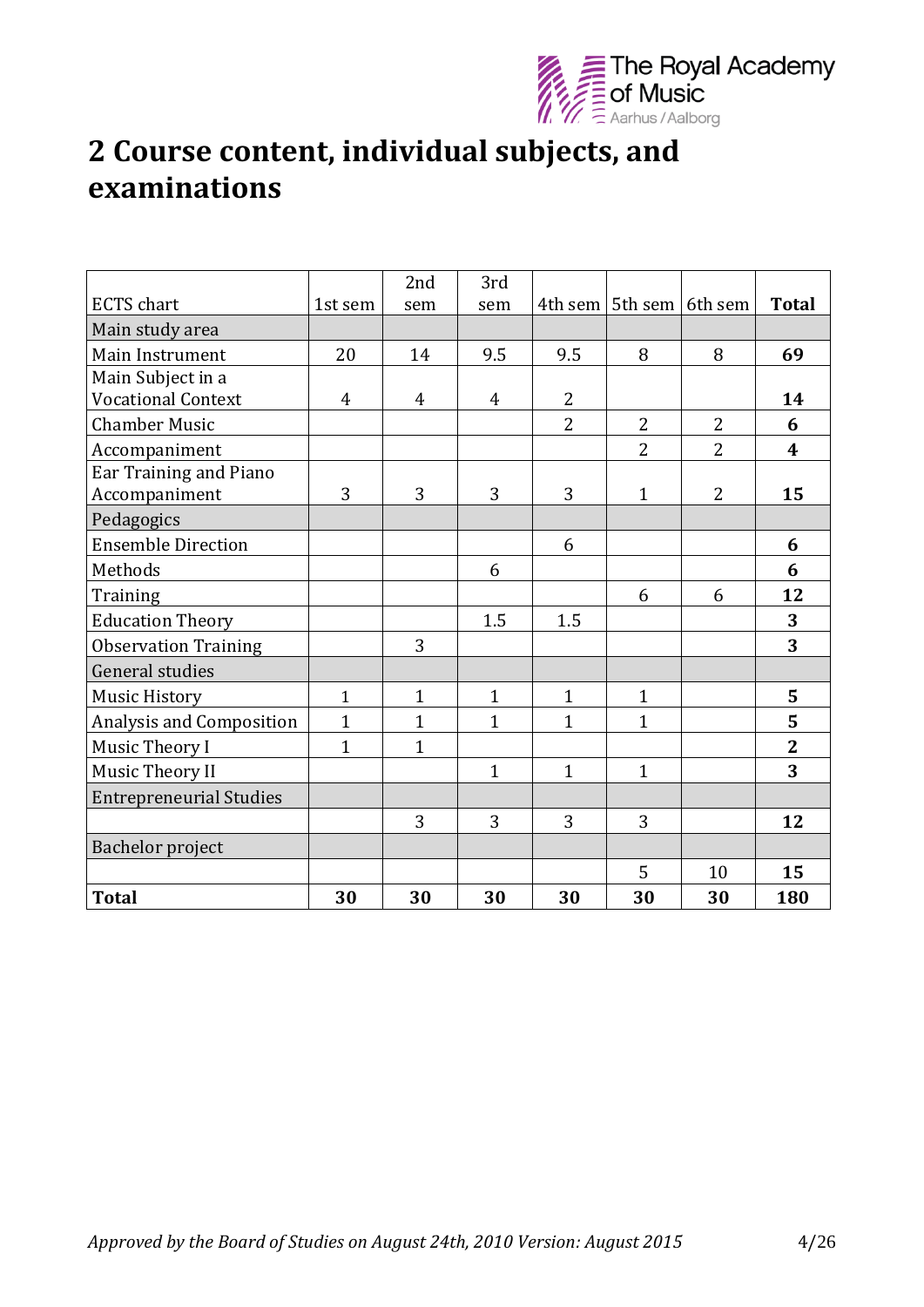

## **2.1 Main study area**

## **2.1.1. Main Instrument**

#### **Objective**

Upon completion of the subject, the student:

- Possesses elementary knowledge of musical and technical practice, methods, and theory as well as classical piano literature repertoire across a wide diversity of styles and genres.
- Is conversant with relevant piano conventions with a view to performing professionally.
- Is able to reflect on practice and choice of methods in relation to his/her own artistic practice.
- Has acquired and is able to use technical and musical piano skills and forms of expression.
- Is able to make artistic choices and assessments.
- Is able to communicate various forms of musical and artistic expression in a way that is relevant for a given target audience.
- Is able to acknowledge and handle artistic challenges in a creative, investigative, and analytical manner.

#### **Content**

Over the study period, a stylistically diverse repertoire is prepared, and an emphasis is placed on the development of the student's technical skills. Tuition facilitates a process whereby the student may learn to identify his/her own learning needs and potential for artistic development in the main study area, and to prioritise and structure his/her time and work efforts in relation to individual and ensemble rehearsals.

#### **Tuition and work formats**

One-to-one tuition.

In addition to one-to-one tuition, the Academy may arrange seminars, courses, lectures, etc. that supplement regular tuition. Participation in these is mandatory.

#### **Semesters**

1st to 6th semester.

**Scope** 69 ECTS towards the degree.

#### **Evaluation and examination regulations**

After the 2nd semester: Evaluation of 1st year *Examination content:*

• Solo performance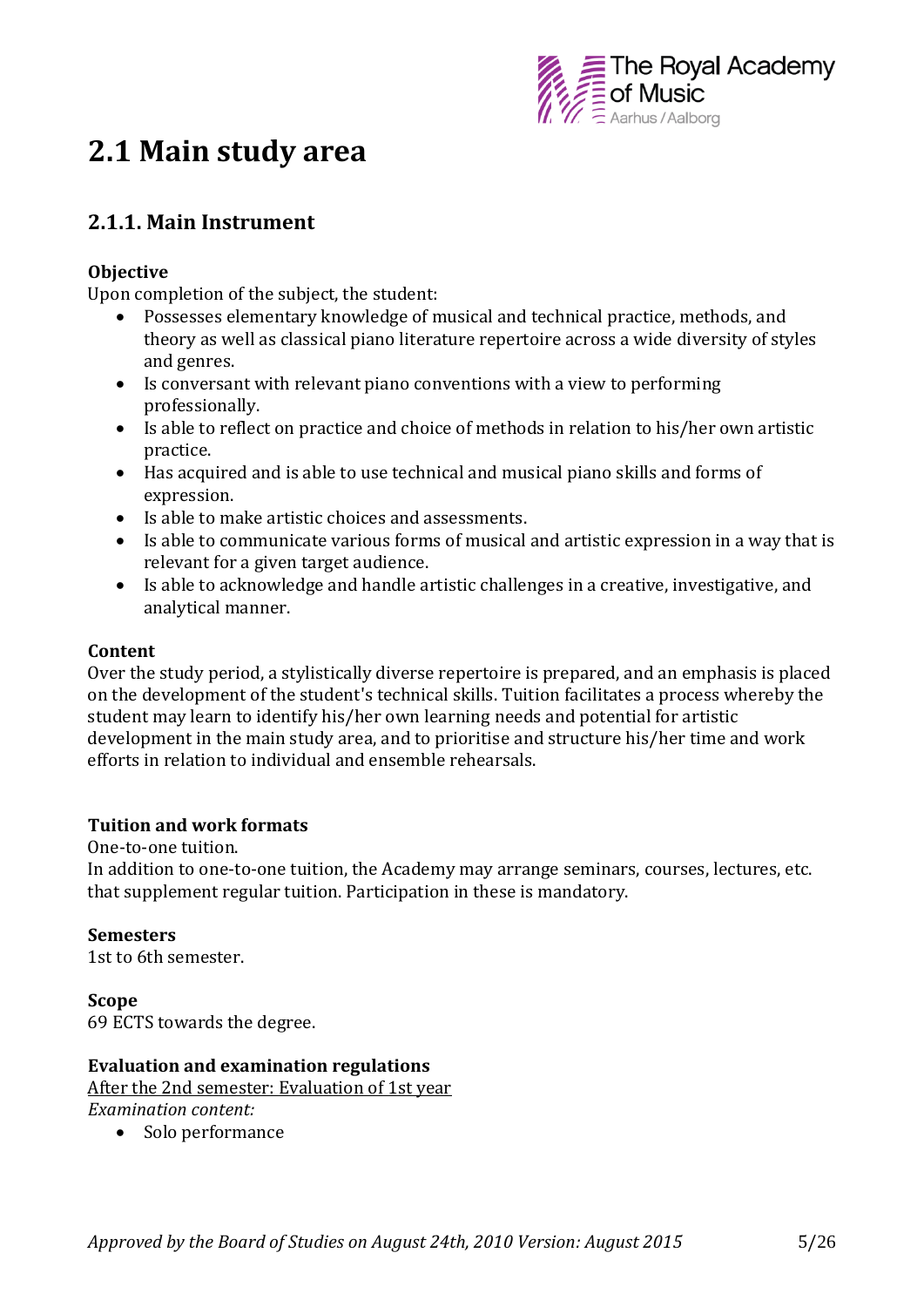

Repertoire chosen by the student. It must, however, comprise at least two different stylistic periods. Duration: 20 minutes.

*Examination format:*

Practical test. Duration including discussion: 30 minutes. Repertoire list to be handed in by April 1st.

*Marking and evaluation:*

Internal marking. Pass/fail as well as a short interview. The examination results decide whether the student may continue with the degree course. The test must be passed before the end of the 4th semester. The assessment must reflect to what extent the overall objectives of the course are expected to be achievable for the main instrument over the three years of study.

#### After the 6th semester: BA examination

*Examination content and materials:*

 Solo performance, 45 minutes. The student offers a repertoire list with a number of prepared works or excerpts. The repertoire list must comprise works from at least 3 different stylistic periods and with a total duration of at least 45 minutes. At the examination, the student performs one or more assignments chosen by the student among the works offered with a duration of approx. 15 minutes and one or more assignments chosen by the external examiner with a duration of approx. 15 minutes. The student is notified of the works (or excerpts) selected by the external examiner one week prior to the examination.

#### *Examination format:*

Practical test. Duration including discussion: 60 minutes. Repertoire list to be handed in by April 1st.

#### *Marking and evaluation:*

External marking. Grade. The evaluation must reflect to what extent the objectives of the degree course have been achieved.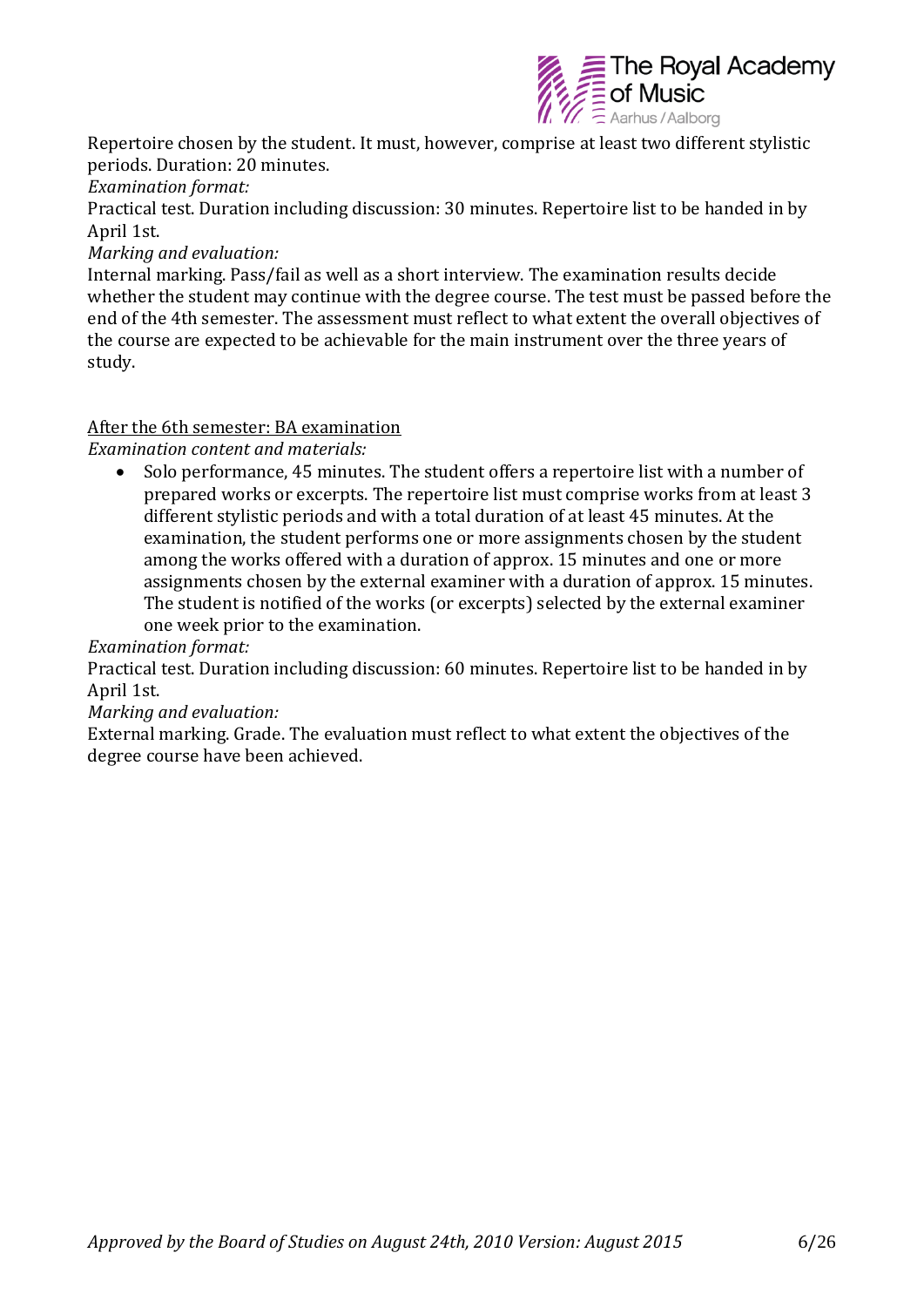

## **2.1.2 Main Subject in a Vocational Context**

#### **Objective**

Upon completion of the subject, the student:

- Possesses elementary knowledge of musical and technical practice, repertoire, methods, and theory.
- Is able to reflect on practice and choice of methods in relation to his/her own artistic practice.
- Has acquired and is able to use technical and musical skills in the field of sight reading/secunda vista, reduction, and figuration playing.
- Is able to communicate various forms of musical and artistic expression in a way that is relevant for a given target audience.
- Can participate independently in various musical rehearsal situations.

#### **Content**

The following subjects are taught:

- Sight reading.
- Secunda vista.
- Accompaniment of minor vocal and instrument movements including reduction of simple orchestral movements.
- Figuration playing.

#### **Tuition and work formats**

Class tuition. The teacher may opt to schedule tuition as one-to-one tuition.

#### **Semesters**

1st to 4th semester.

#### **Scope**

14 ECTS towards the degree.

#### **Evaluation and examination regulations**

After the 4th semester: Examination

*Examination content and materials:*

- Sight reading. An assignment with a difficulty level corresponding to a minor Viennese classical allegro movement.
- Secunda vista. The student receives an assignment in each of the following disciplines:
	- o Figuration
	- o Accompaniment of minor vocal or instrumental movement One hour of preparation time is allowed.
- Individual preparation. One week prior to the examination, the student receives two

stylistically diverse preparation assignments. These are selected by the teacher. *Examination format:*

Practical test. Duration including discussion: 40 minutes.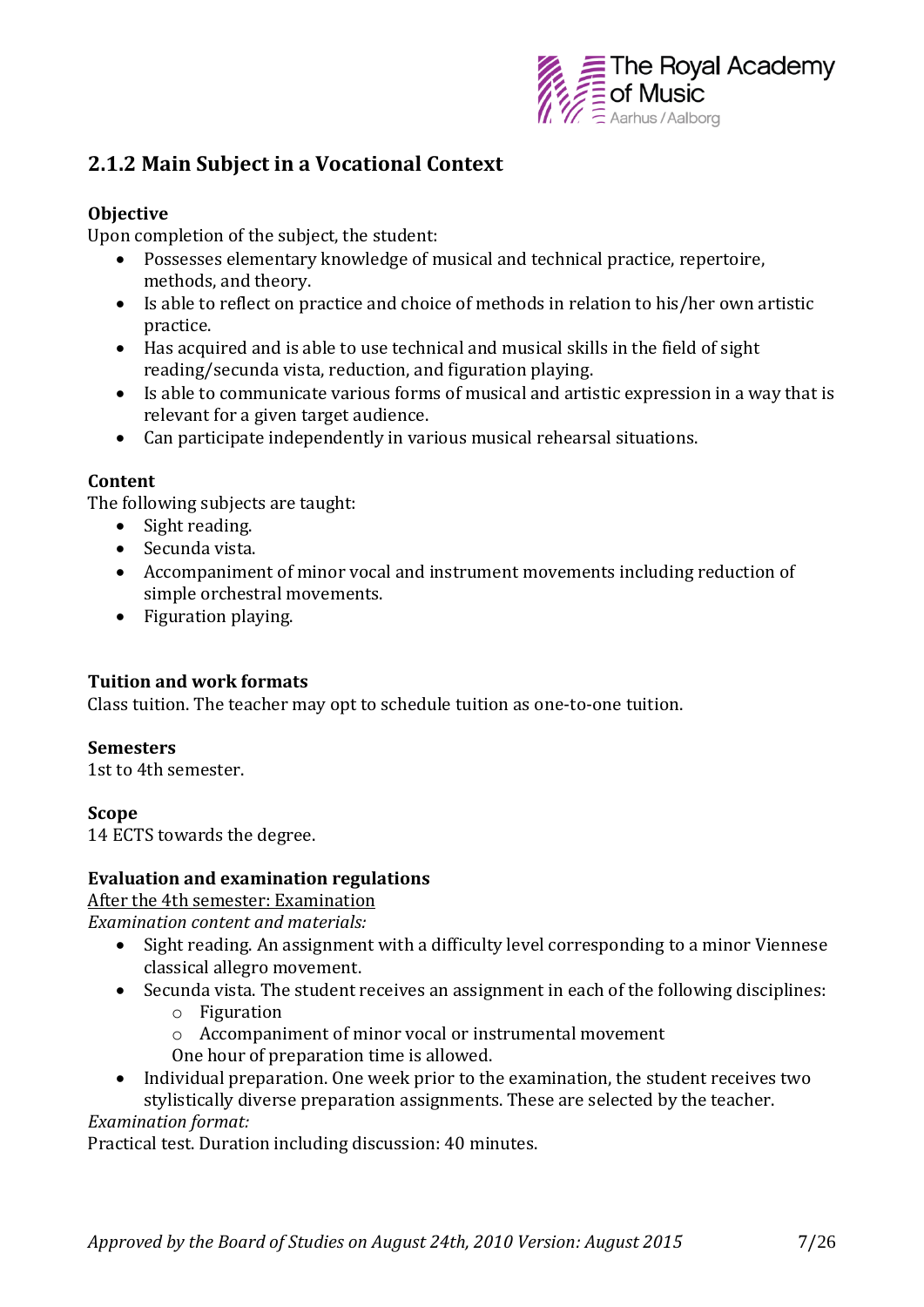

*Marking and evaluation:*

Internal marking. Grade. The assessment must reflect to what extent the objectives have been achieved.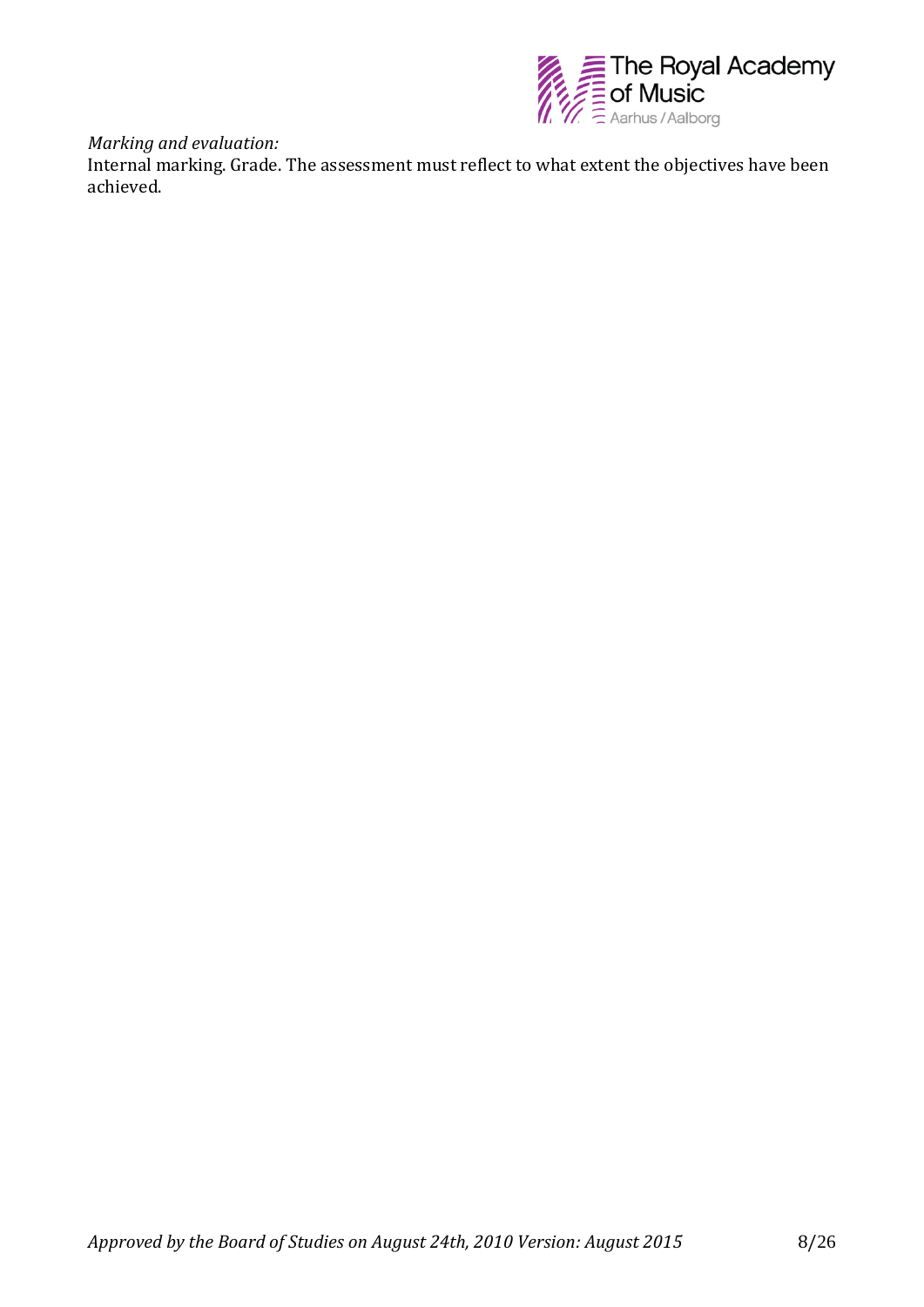

## **2.1.3 Chamber music**

#### **Objective**

Upon completion of the subject, the student:

- Is able to communicate various forms of musical and artistic expression in a way that is relevant for a given target audience.
- Is conversant with the conventions of chamber music with a view to performing professionally.
- Is able to make artistic choices and assessments.
- Is able to identify his/her own learning needs and potential for artistic development in the field of chamber music , and to prioritise and structure his/her time and work efforts in relation to own instrument practice and ensemble rehearsals.
- Has acquired knowledge of the communication processes that form the foundations of chamber music musicianship.
- Possesses elementary personal management skills and understands the role division in music.
- Possesses elementary knowledge of repertoire as well as musical and technical practice.
- Can participate independently in various musical contexts.

#### **Content**

Tuition is based on a repertoire covering various ensemble types from various periods of music history.

#### **Tuition and work formats**

Class tuition.

#### **Semesters**

4th to 6th semester.

#### **Scope**

6 ECTS towards the degree.

#### **Evaluation and examination regulations**

After the 5th semester: Chamber music examination

*Examination content and materials:*

One or more movements from chamber music repertoire are performed. Programme duration: 20 minutes. Repertoire list to be handed in at the studies office by November 1st. *Examination format:*

Practical test. Duration including discussion: 30 minutes.

*Marking and evaluation:*

Internal marking. Grade. The assessment must reflect to what extent the objectives have been achieved.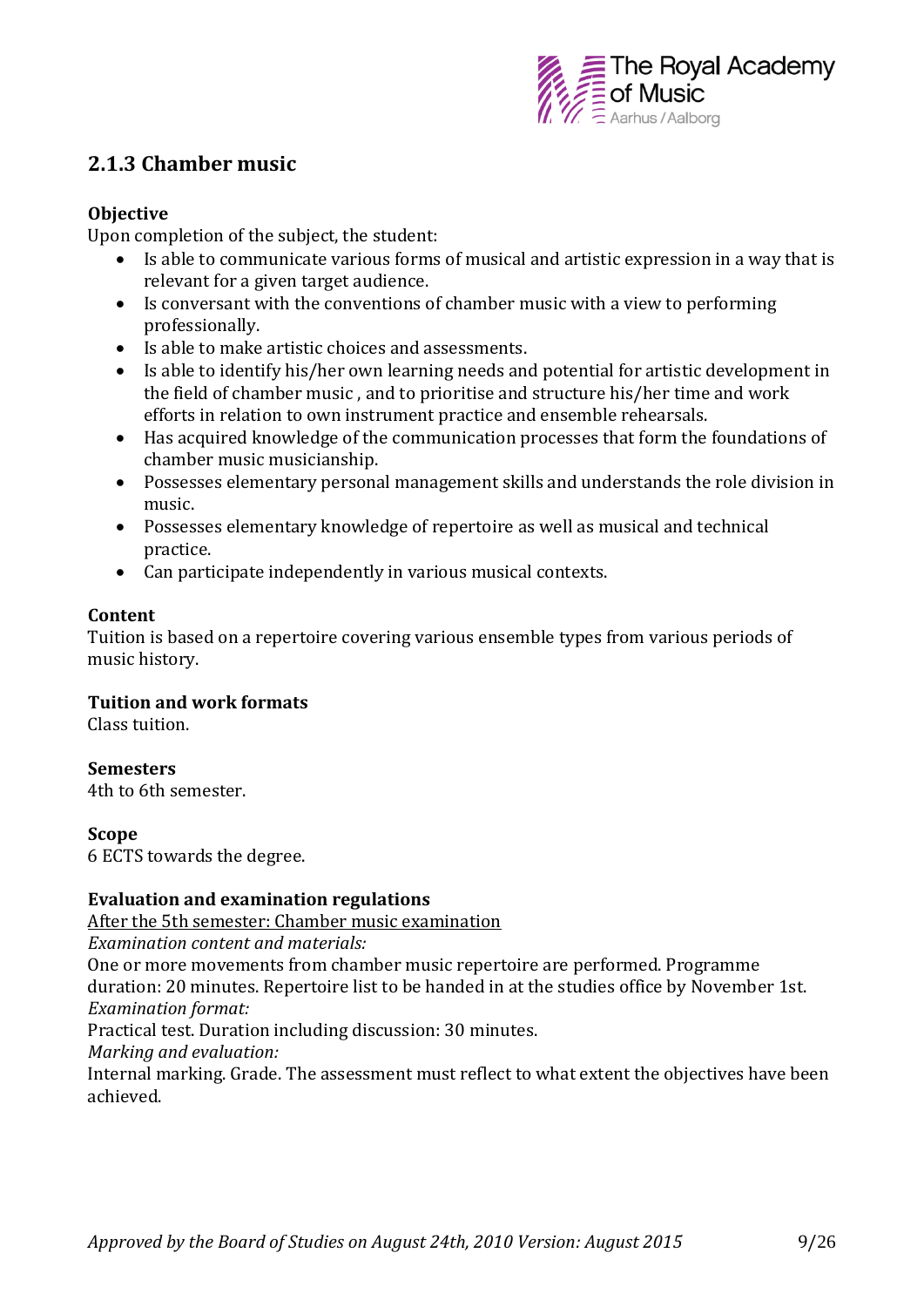

### **2.1.4 Accompaniment**

#### **Objective**

Upon completion of the subject, the student:

- Possesses elementary knowledge of musical and technical practice, repertoire, and methods.
- Is conversant with the conventions of the accompaniment discipline with a view to performing professionally.
- Has acquired and is able to use technical and musical accompaniment skills and forms of expression.
- Is able to make artistic choices and assessments.
- Is able to communicate various forms of musical and artistic expression in a way that is relevant for a given target audience.
- Is able to identify his/her own learning needs and potential for artistic development within the field of accompaniment, and to prioritise and structure his/her time and work efforts in relation to own instrument practice and ensemble rehearsals.
- Can participate independently in various musical rehearsal situations.

#### **Content**

Tuition is based on a repertoire covering various genres and languages and various periods of music history.

#### **Tuition and work formats**

Class tuition.

#### **Semesters**

5th to 6th semester.

#### **Scope**

4 ECTS towards the degree.

#### **Evaluation and examination regulations**

After the 6th semester: Accompaniment examination

*Examination content and materials:*

A programme is performed in which the student participates as accompanist. The programme must have a certain stylistic diversity. Programme duration: 20 minutes. Repertoire list to be handed in at the studies office by April 1st.

*Examination format:*

Practical test. Duration including discussion: 30 minutes.

*Marking and evaluation:* 

Internal marking. Grade. The assessment must reflect to what extent the objectives have been achieved.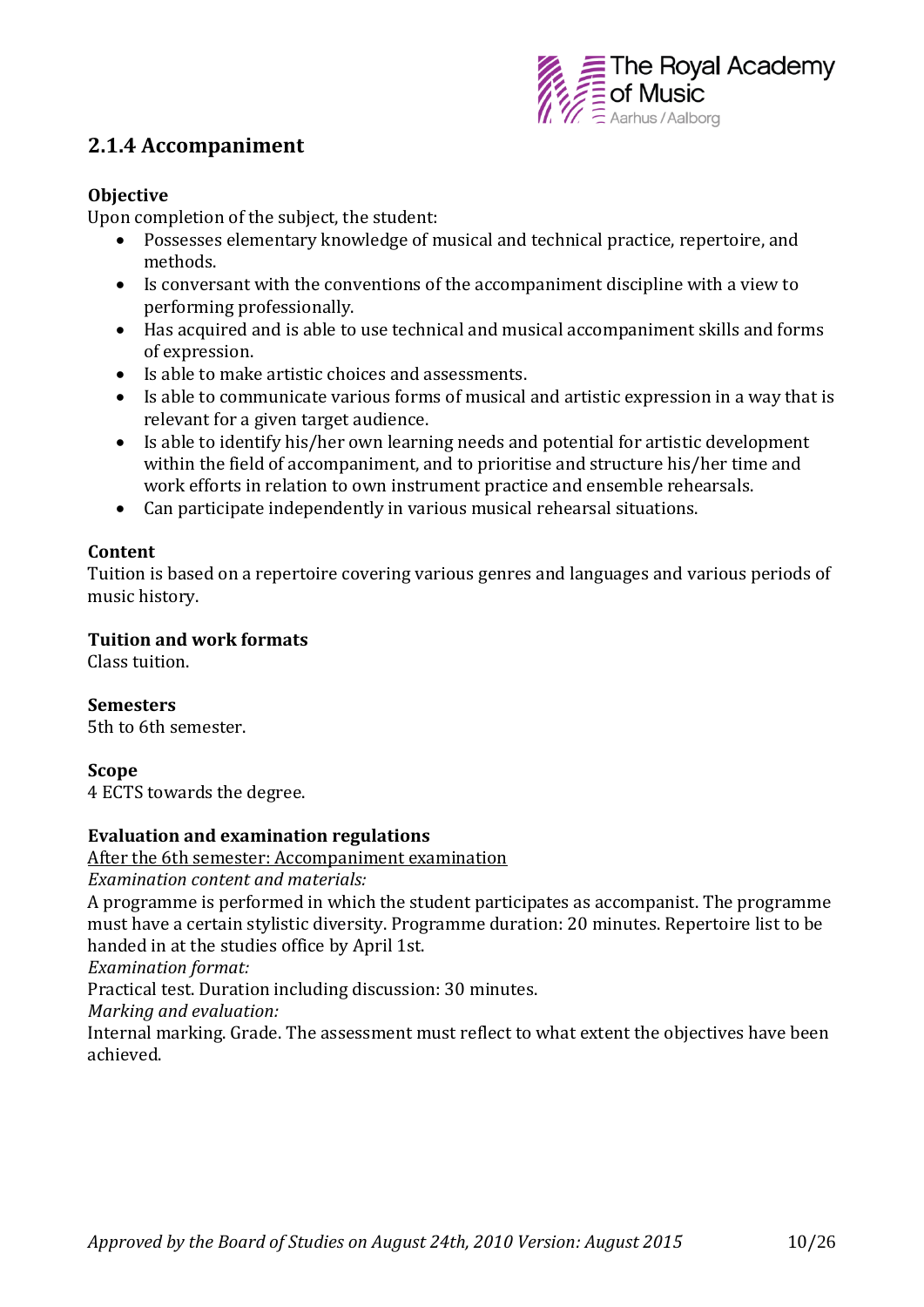

### **2.1.5 Ear Training and Piano Accompaniment**

#### **Objectives**

Upon completion of the Ear Training and Piano Accompaniment subject, the student:

- Possesses the required musical imagination, memory, and awareness to be able to perform music from the Renaissance to the present independently, quickly, and accurately.
- Has acquired the auditory, visual, and analytical skills to be able to hear, read, understand, and reproduce music melodically, harmonically, and rhythmically as a whole and in parts, generally and within the main subject area.
- Possesses elementary knowledge and skills regarding musical understanding as well as ear training theory, methods, and repertoire.

#### **Content**

- Melody training (auditory and visual): Tonal and atonal sight singing, singing/playing by ear, imitation, and improvisation.
- Rhythm training (auditory and visual): Sense of pulse and tempo, time, phrasing, imitation, and improvisation, all metres and styles.
- Scale and interval training: chords, harmonic analysis, and score reading including clefs and transposing instruments.
- Auditory analysis: dictation; correction.
- Piano accompaniment: Cadence playing, harmonisation by ear, figuration playing, score playing etc. relevant for the student's practical piano skills in various musical contexts.

Exercise collections, textbooks, and examples from literature are used. Furthermore, the student's own instrument may be included in classes.

During the first year of study, elementary skills are established. During the 2nd and 3rd year of study, these skills are further developed through increasingly individualised tuition so that they may be used in the main subjects.

Piano accompaniment tuition is adapted to the respective main subject area curricula, including plans for other minor subjects.

Guitar students may perform the piano accompaniment assignments using their own instrument.

#### **Scope**

15 ECTS towards the degree

#### **Tuition and work formats**

The subject is studied in classes of no more than 6 students. Tuition is distributed across all 6 semesters.

#### **Evaluation and examination regulations**

Tuition concludes with proficiency tests after the 2nd and 4th semesters. The final examination takes place after the 6th semester. Students with a class attendance record of at least 80% are examined on a reduced curriculum. The reduced curriculum is communicated two weeks prior to the examination.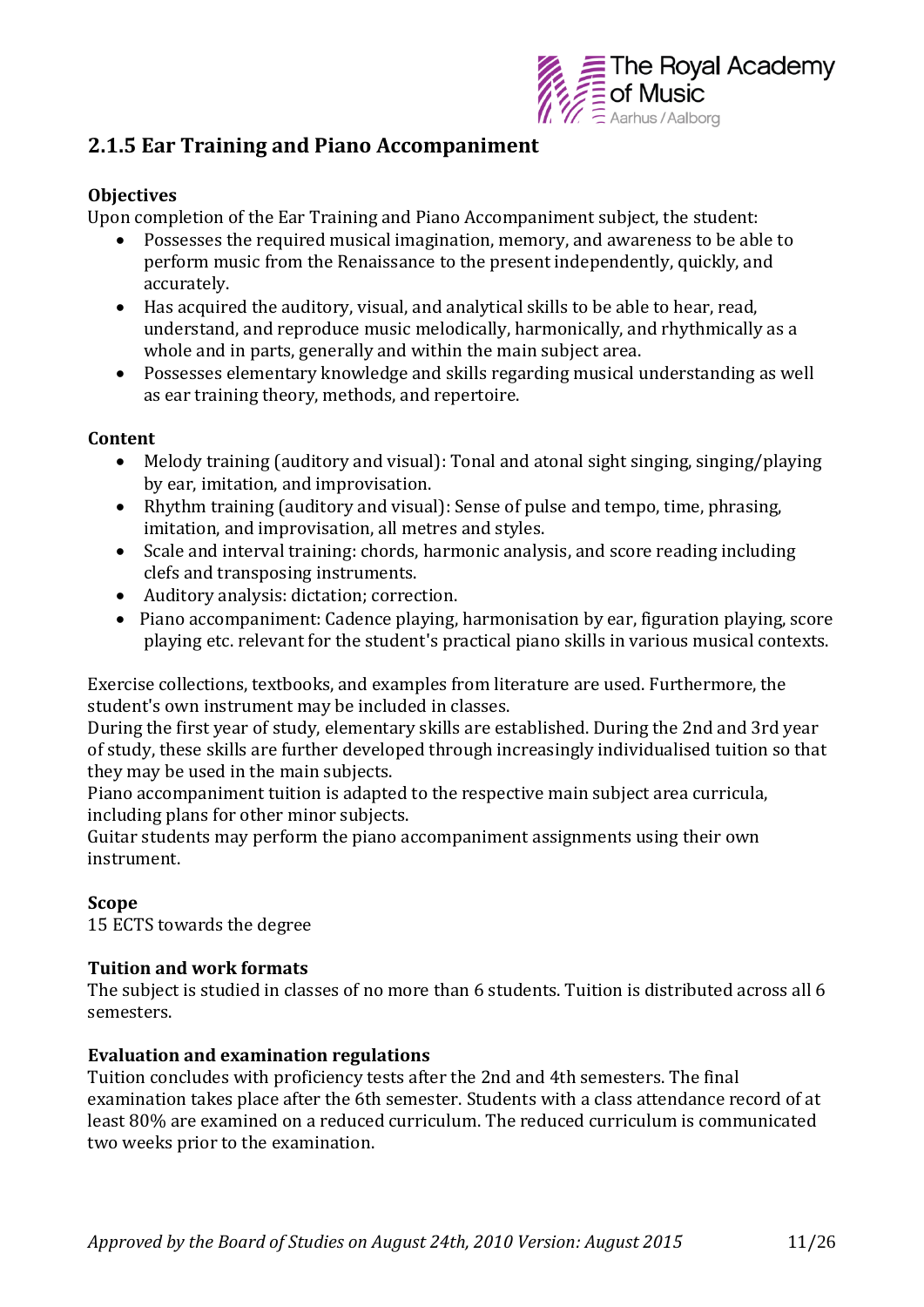

Students with a class attendance record below 80% will be examined on the full curriculum and must hand in extra assignments on the 4th and 6th semesters. Paradigmatic examples of all tests and examinations may be found at the Aarhus department library and at the Aalborg department studies office.

#### After the 2nd semester: PROFICIENCY TEST

#### ORAL EXAMINATION.

- A: Rhythm reading
- B: Melody reading/sight singing
- C: Auditory analysis

E: Reading test

D: Piano accompaniment WRITTEN EXAMINATION.

Rhythm dictation and melody dictation *Examination format:* Oral and written examination. Duration of the oral test: 15 minutes. Duration of the written test: 60 minutes. *Marking and evaluation* Internal marking: Teacher and internal examiner.

The examination is for guidance purposes and must establish whether the student possesses the required qualifications and skills to achieve the overall Ear Training objectives over the three years of study through continued satisfactory class participation.

The oral and written parts of the examination are assessed separately. If a test fails to document a satisfactory level of proficiency, a new test takes place prior to the autumn break on the following year of study.

#### After the 4th semester: PROFICIENCY TEST

#### ORAL EXAMINATION.

A: Rhythm reading B: Melody reading/sight singing C: Auditory analysis D: Piano accompaniment WRITTEN EXAMINATION.

E: Harmonic analysis F: Correction G: Auditory analysis/music dictation as a home assignment

*Examination format:* 

Oral and written examination.

Duration of the oral test: 25 minutes.

Duration of the written test: 60 minutes.

*Marking and evaluation*

Internal marking: Teacher and internal examiner.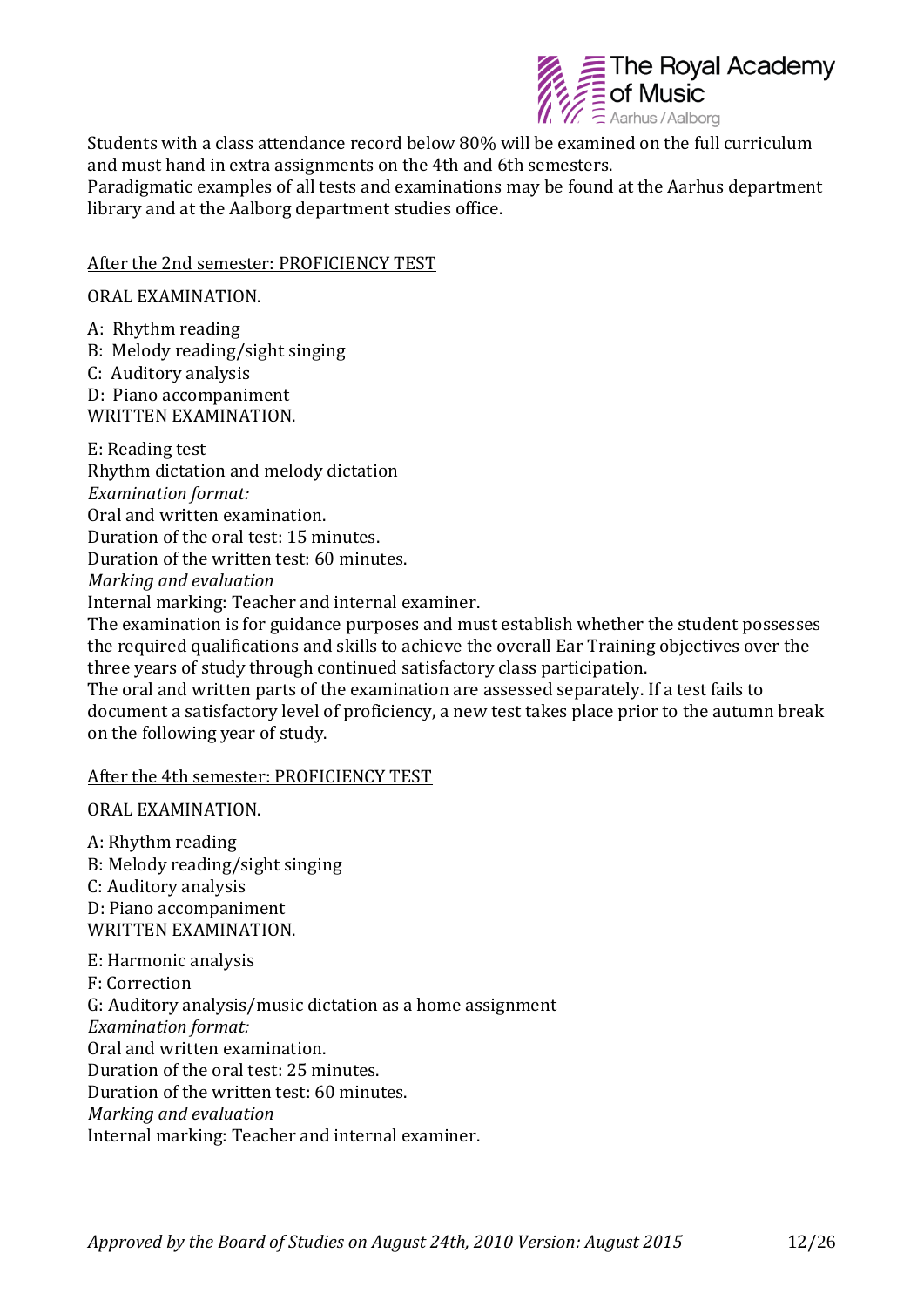

The examination is for guidance purposes and must establish whether the student possesses the required qualifications and skills to achieve the overall Ear Training objectives over the three years of study through continued satisfactory class participation. The oral and written parts of the examination are assessed separately. If a test fails to document a satisfactory level of proficiency, a new test takes place prior to the autumn break on the following year of study.

After the 6th semester: FINAL EXAMINATION ORAL EXAMINATION.

A: Rhythm reading B: Melody reading/sight singing C: Harmonic analysis D: Auditory analysis E: Piano accompaniment and score playing WRITTEN EXAMINATION. F: Auditory analysis/music dictation *Examination format:*  Oral examination and written proctored examination. Duration of the oral test: 30 minutes. Duration of the written test: 2 hours.

*Marking and evaluation*

Internal marking: Teacher and internal examiner. Two grades.

The assessment must reflect to what extent the objectives have been achieved.

The oral and written parts of the examination are assessed separately. Both examinations must be passed. If an examination is failed, re-examination takes place at the end of the same year of study.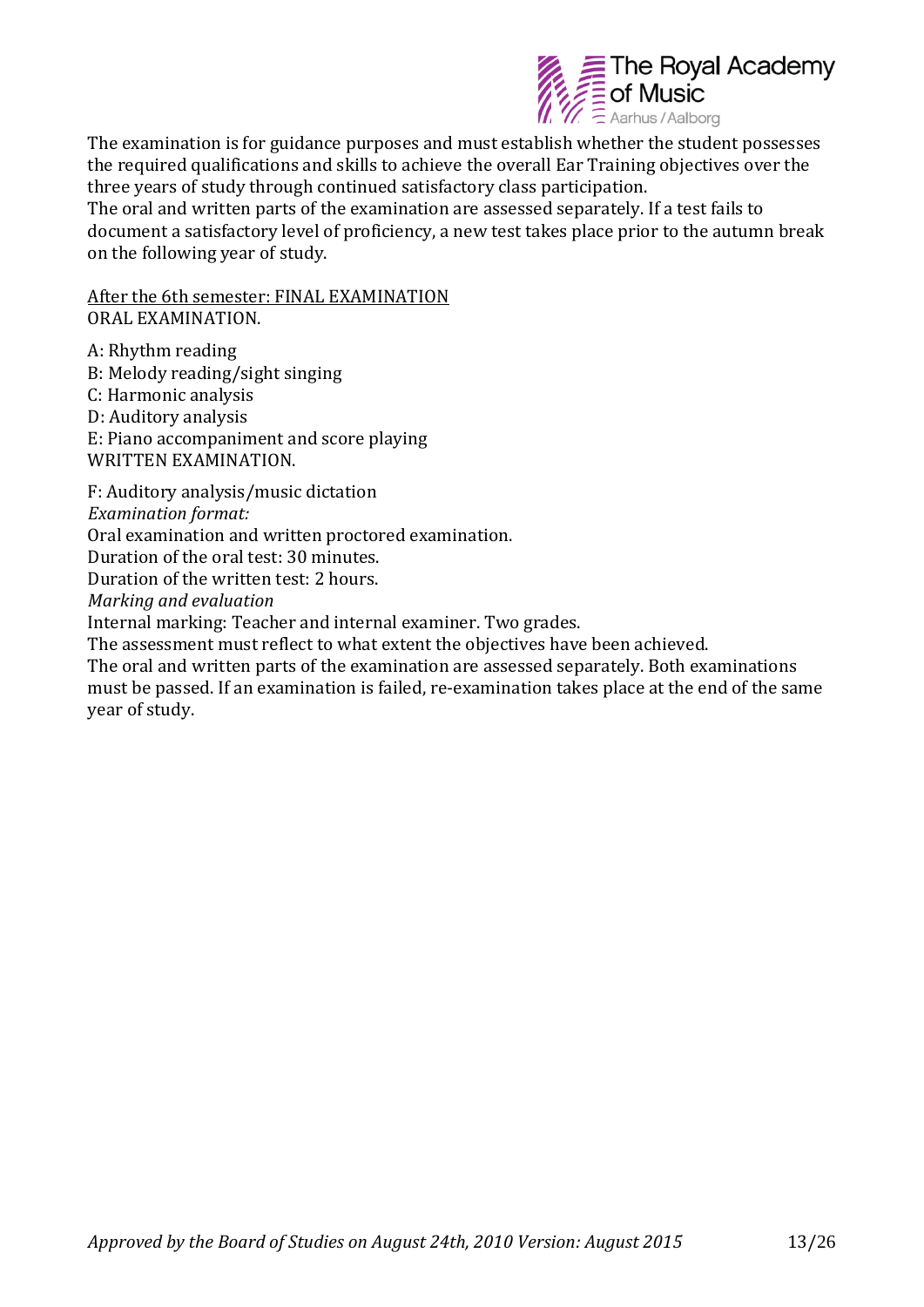

## **2.2 Entrepreneurial Studies**

#### **Objective**

Upon completion of the subject, the student:

- Possesses elementary knowledge of the music industry and culture in a modern, globalised world.
- · Understands and is able to reflect on common practices and relations between the music industry and various players in the cultural sphere.
- · Is able to create programmes and communicate with a view to employment in music.
- Is able to appraise challenges and issues in relation to his/her own career.
- · Is able to communicate his/her own artistic and pedagogical choices to peers, audiences, and media players.
- · Is able to work in a creative, investigative, and analytical manner in relation to the music industry and culture in a globalised world.
- · Is able to act with integrity in various professional contexts and participate in relevant cross-disciplinary cooperation.

#### **Content**

Tuition on the individual semesters covers various subjects including:

#### 2nd semester: **Personal management**

- Competence assessment
- Self-management
- Learning portfolio
- Study technique
- CV
- Forms of interview

#### 3rd semester: **Environment and communication**

- Networking
- Internal communication, e.g. dialogic communication
- External communication, e.g. press releases, social media, and elevator speeches
- -Planning and executing training courses
- An introduction to international activities

#### 4th semester: **Project management and cooperation**

- Development of ideas
- Project management
- Process facilitation
- Fund raising
- Planning and executing a joint class project
- Target audiences and booking

#### 5th semester: **Project**

- Project management
- Career planning
- Communication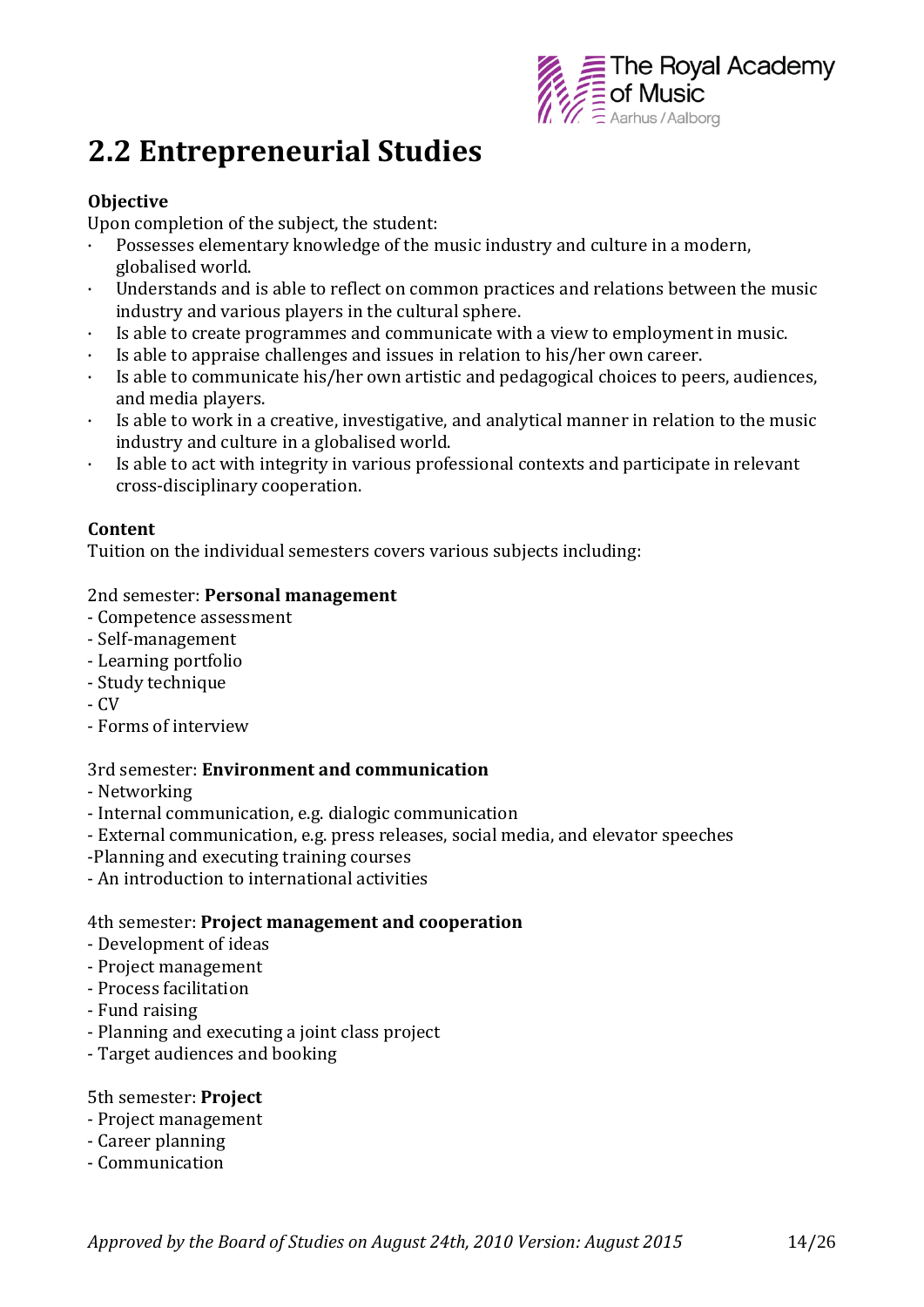

- Planning and executing the examination project

#### **Mandatory assignments**

To pass each semester, the student must hand in an online learning portfolio containing the work/assignments completed over the course of the semester. At the start of the tuition course, the teacher announces which online platform is to be used.

The semester can only be passed if the assignments have been handed in and approved by the teacher. All assignments must relate theory and/or method to practice. At least one of the projects over the course of the BMus degree course must be of an international or intercultural kind.

2nd semester: CV creation Reflection assignment on personal management 3rd semester: Training course Training report (in which the student reflects on the importance of networking) 4th semester: Joint project Assignment on project management 5th semester: Completed project with subsequent examination assignment

Scope of written assignments on the 2nd to 4th semester: 2 to 4 pages.

#### **Scope**

12 ECTS towards the degree **Tuition and work formats** Class tuition and seminars. **Semesters** 2nd to 5th semester

#### **Evaluation and examination regulations**

Examination format:

Oral examination based on the examination assignment.

Duration: 20 minutes.

Scope of the examination assignment: 5-7 pages or corresponding video material/accessible portfolio content.

The examination assignment is handed in using an online learning portfolio.

As a minimum, the examination assignment must cover 2-3 themes from the core areas of the subject with relevant literature (theory and/or method).

During the oral examination, the student relates theory to his/her own practice and uses this as a starting point for a reflection on his/her professional and personal development.

Marking and evaluation:

Internal marking. Evaluation: Grade.

The assessment must reflect to what extent the objectives of the course have been achieved.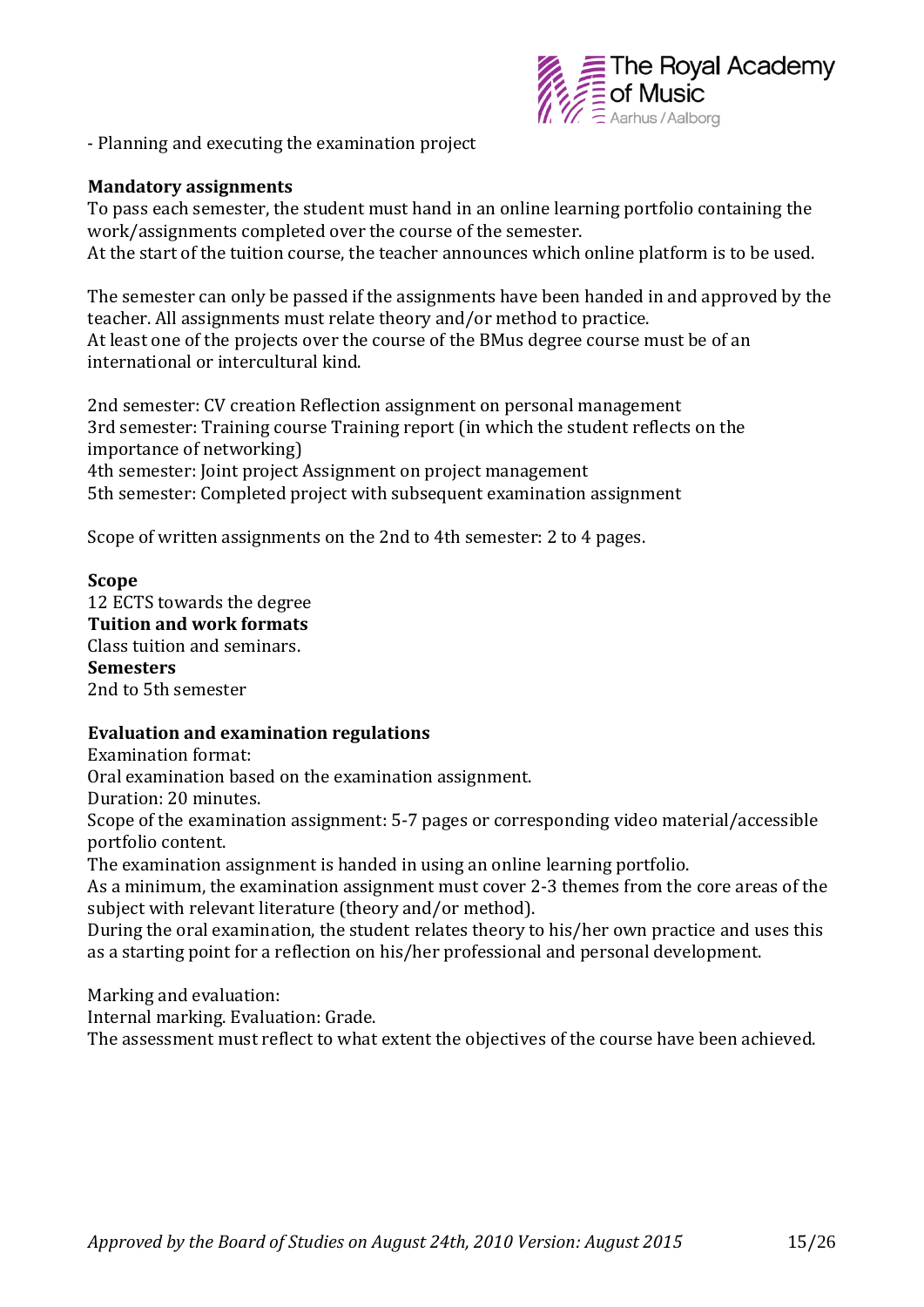

## **2.3 General studies**

## **2.3.1 Music theory**

#### **Objectives**

Upon completion of the subject, the student:

- Understands and is able to reflect on general terms and concepts of music theory that are used domestically and abroad.
- Is able to identify his/her own learning needs in the music theory field.
- Is able to use the specific terminology affiliated with acoustic, tuning, scale, melody, rhythmic, harmony, texture, instrumentation and form.
- Is able to find their way in a score.
- Possesses elementary knowledge of instruments and instrumentation.

#### **Content**

Introduction to melody analysis, basic harmonic studies (key, main functions/degree, cadence, modulation and sequence), basic sight reading and score reading, segment analysis, acoustic and basic knowledge of instruments.

#### **Tuition and procedures**

Lectures and exercises.

#### **Semesters**

Autumn semester.

Music theory is held every autumn for international students. Music theory is mandatory for all international students, who have not yet passed the exam in Music theory.

#### **Scope**

2 ECTS.

#### **Evaluation and examination regulations**

Written exam, duration: 90 minutes.

Marking and evaluation: Internal marking. Evaluation form: Pass/fail. The assessment must reflect to what extent the objectives have been achieved.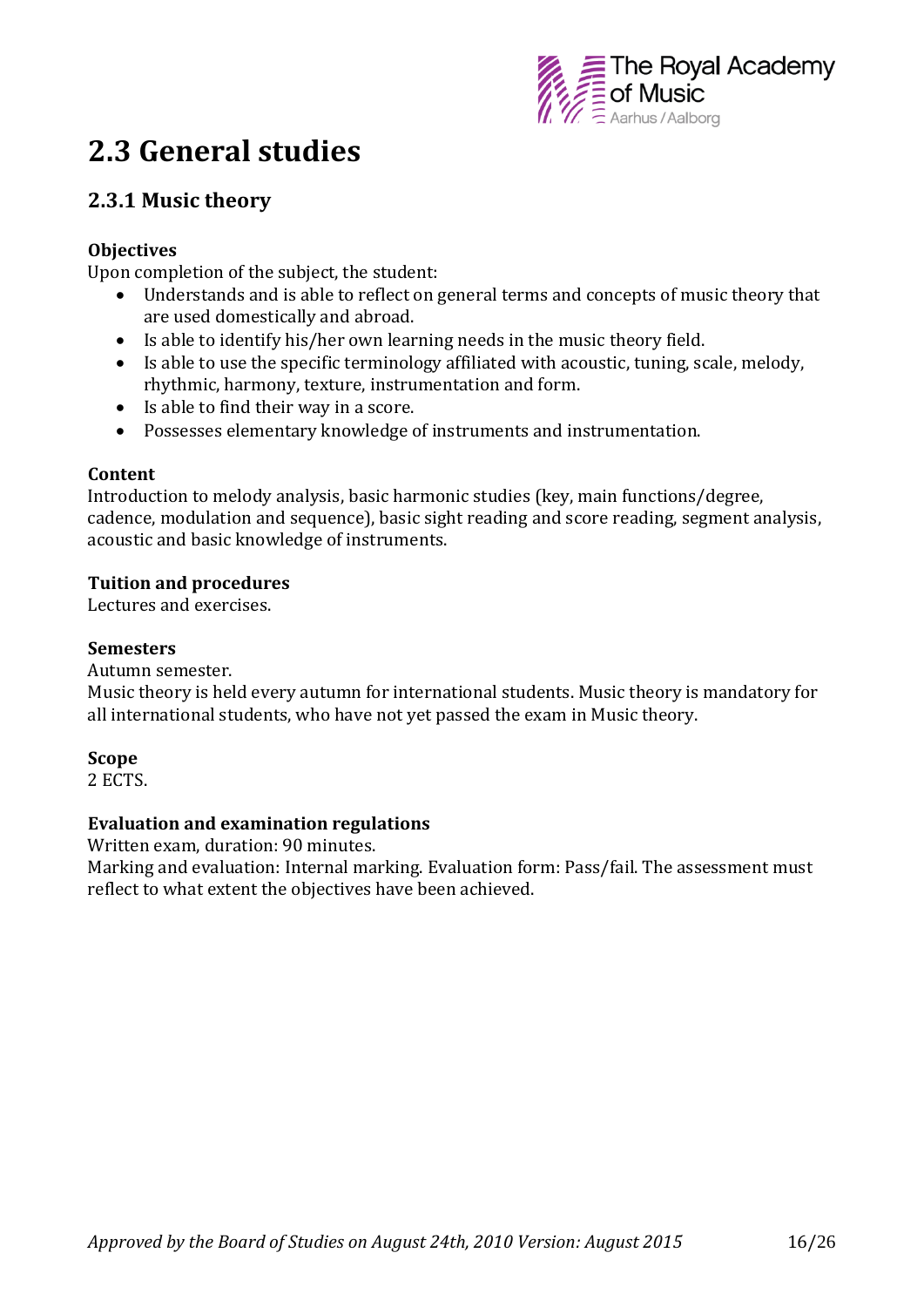

### **2.3.2 Music History and Music Analysis**

#### **Objectives**

Upon completion of the subject, the student:

- Is able to search for and acquire relevant information and theories.
- Is able to communicate music historic knowledge in writing and orally.
- Is able to acknowledge and handle music history challenges in an investigative and analytical manner in a pedagogical connection.
- Is able to identify his/her own learning needs in the fields of knowledge of music history and music analysis.

#### **Content**

Presentation of significant aesthetic and stylistic musical trends. Presentation of selected composers. Analytic presentation of selected works. Curriculum is set by the teacher and contains literature and musical works.

Music history and music analysis consist of 6 modules, each lasting one semester. The 6 modules cover the following time periods:

> Today - 1960 1960-1900 1900-1850 1850-1800 1800-1750 1750-1600

#### **Tuition and procedures**

Lectures and exercises.

#### **Semesters**

1st to 6th semester.

#### **Scope**

13 ECTS.

#### **Evaluation and examination regulations**

Exams are held at the end of each semester. Autumn semesters are completed with an oral subtest. Spring semesters are completed with a written subtest.

For the oral subtest, the student receives a set work or part of a work and will have 2 hours of preparation without aids. Duration of the oral exam: 60 minutes. Examination: 45 minutes and evaluation: 15 minutes.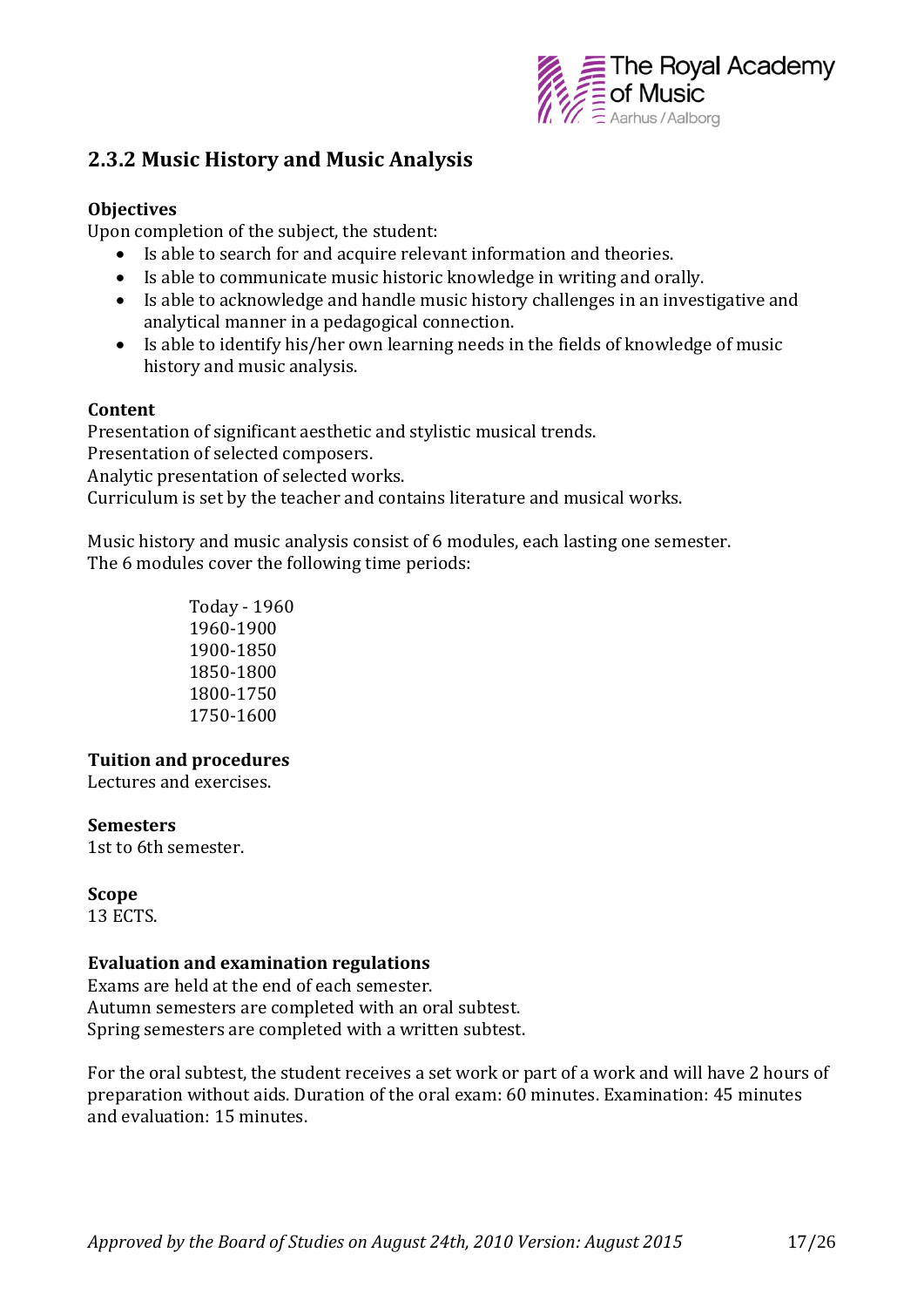

For the written subtest, the student receives a set work or part of a work and must write a paper of 5-6 pages (2400 characters with spaces per page). The student will have two weeks to complete the paper.

#### **Marking and evaluation:**

Internal marking. Evaluation form: Grade. The average grade of the six subtests will be on the diploma. The assessment must reflect to what extent the objectives have been achieved.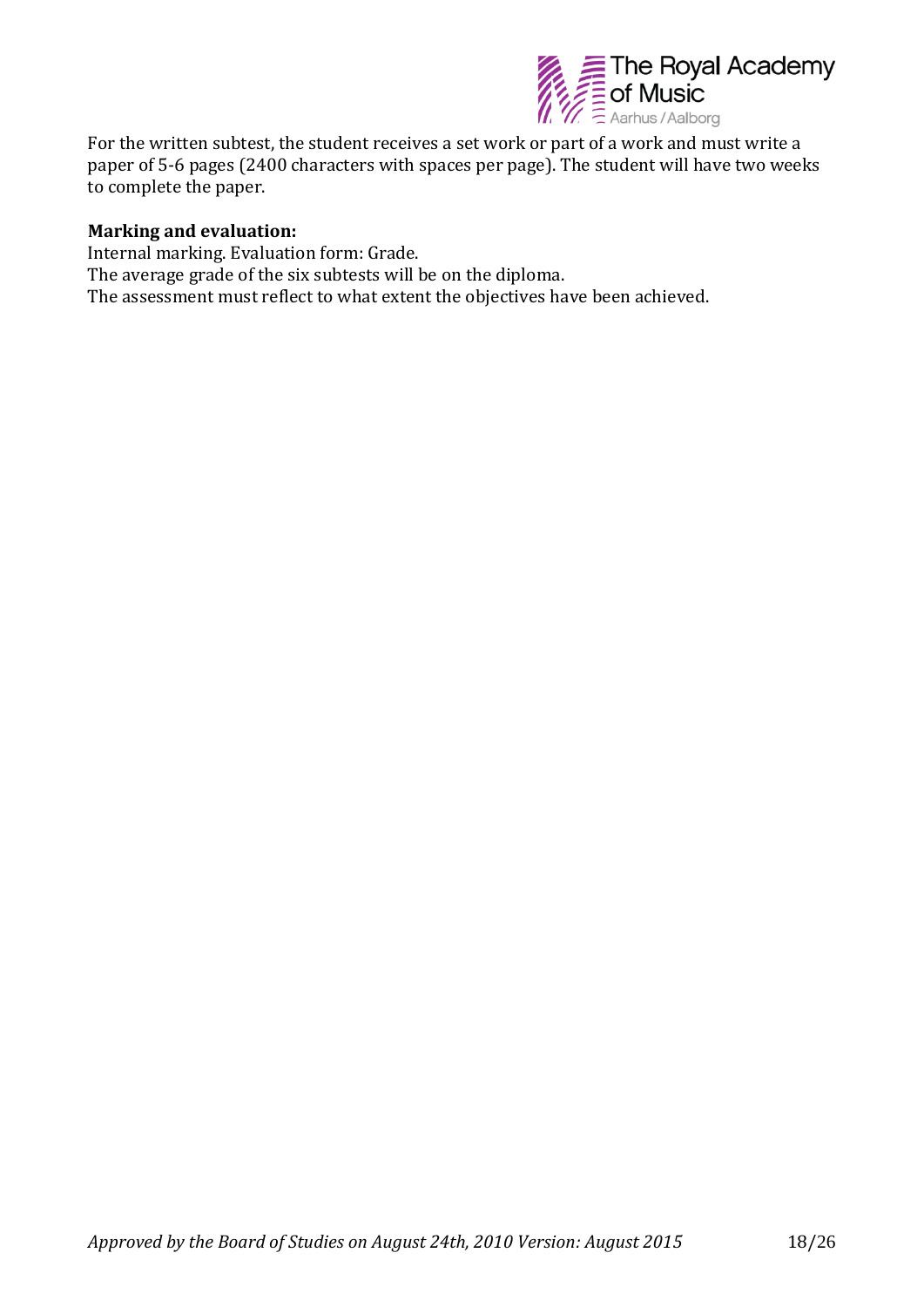

## **2.4 Pedagogics**

## **2.4.1 Methods**

#### **Objectives**

Upon completion of the subject, the student:

- Is able to reflect on practice and choice of methods in relation to various teaching and communication situations.
- Is conversant with ethics and responsibilities in relation to the teaching/communication role.
- Is able to organise progressive pedagogical courses.
- Is capable of using improvisation as a pedagogical tool.
- Is able to acknowledge and handle pedagogical challenges in a creative, investigative, and analytical manner.
- Is able to identify his/her own learning needs and potential for artistic development in the field of pedagogics, and to prioritise and structure his/her time and work efforts in relation to organisation of teaching courses.

#### **Content**

Study and analysis of relevant methods, tuition models, piano schools, and tuition repertoire. Tuition covers choice of materials and tuition dispositions in relation to the technical progression, and through preliminary studies and exercises, pedagogical reflection and criticism are covered. Tuition covers improvisation as a pedagogical accompaniment tool.

#### **Tuition and work formats**

Class tuition.

#### **Semesters**

3rd semester.

#### **Scope**

6 ECTS towards the degree.

#### **Evaluation and examination regulations**

Certificate. This certifies that the objectives have been achieved at a level at least corresponding to a Pass, and that current attendance rules have been followed.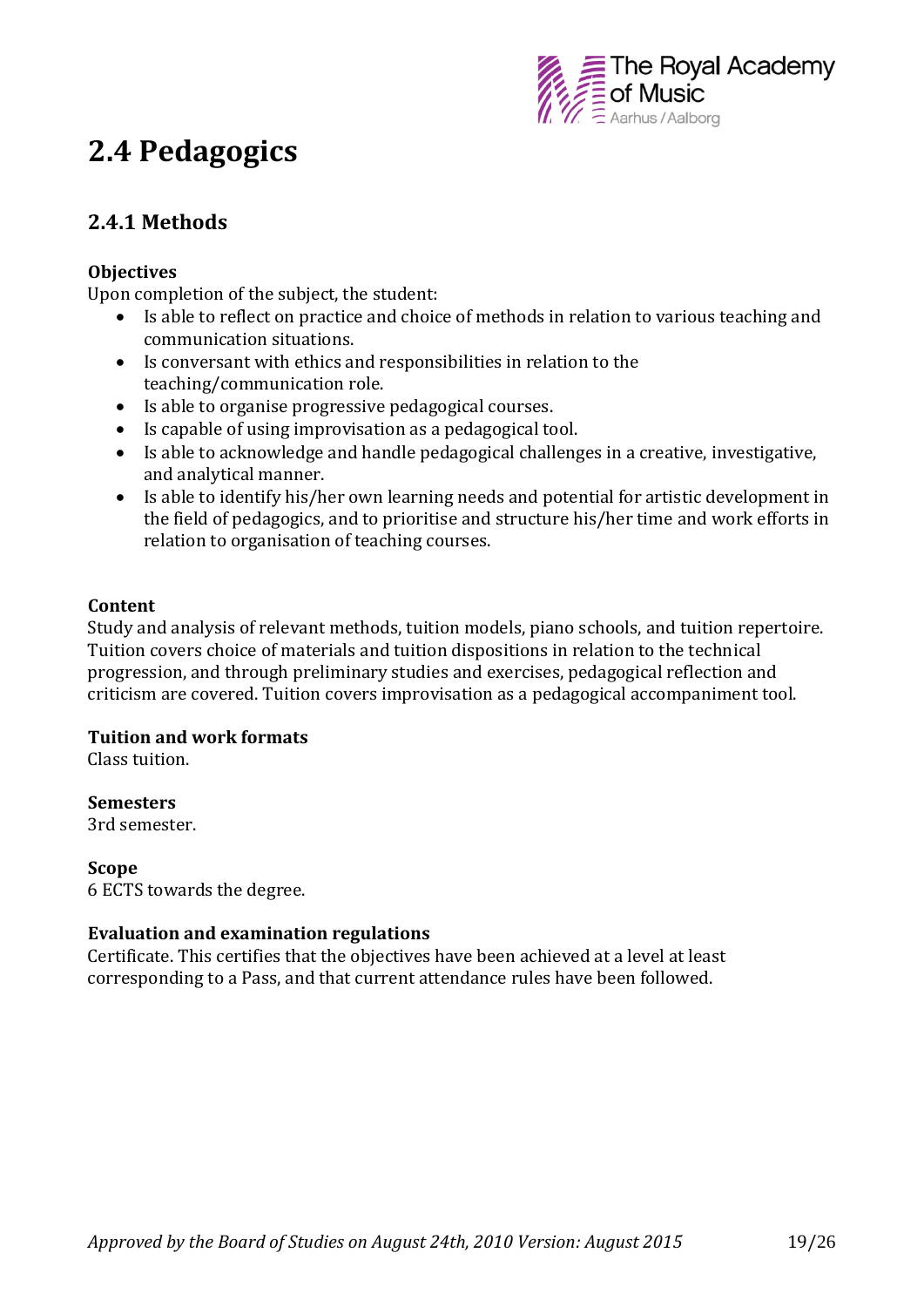

### **2.4.2 Ensemble Direction**

#### **Objectives**

Upon completion of the subject, the student:

- Possesses elementary conducting and arrangement skills.
- Is conversant with ethics and responsibilities in relation to the teaching role.
- Is able to reflect on practice and choice of methods in relation to teaching and communication situations regarding ensemble direction.
- Possesses elementary group tuition skills.
- Is able to organise progressive pedagogical courses.
- Is able to communicate verbally and musically with a group of pupils and other nonspecialists.
- Is able to acknowledge and handle pedagogical challenges in a creative, investigative, and analytical manner.
- Can participate independently in and oversee cooperation with pupils and other nonspecialists.
- Is able to identify his/her own learning needs and potential for artistic development in the field of ensemble direction, and to prioritise and structure his/her time and work efforts in relation to organisation of teaching courses.

#### **Content**

Tuition comprises the following subjects: Conducting technique, preparation methods, instrument class tuition, and arrangement.

#### **Tuition and work formats**

Class tuition with at least five students.

Training.

The class is put together in such a way that it may function as a training class during tuition, and a training course is staged comprising four class sessions with pupils at beginning or intermediate level.

#### **Semesters**

3rd and 4th semester.

#### **Scope**

6 ECTS towards the degree.

#### **Evaluation and examination regulations**

Certificate. This certifies that the objectives have been achieved at a level at least corresponding to a Pass, and that current attendance rules have been followed.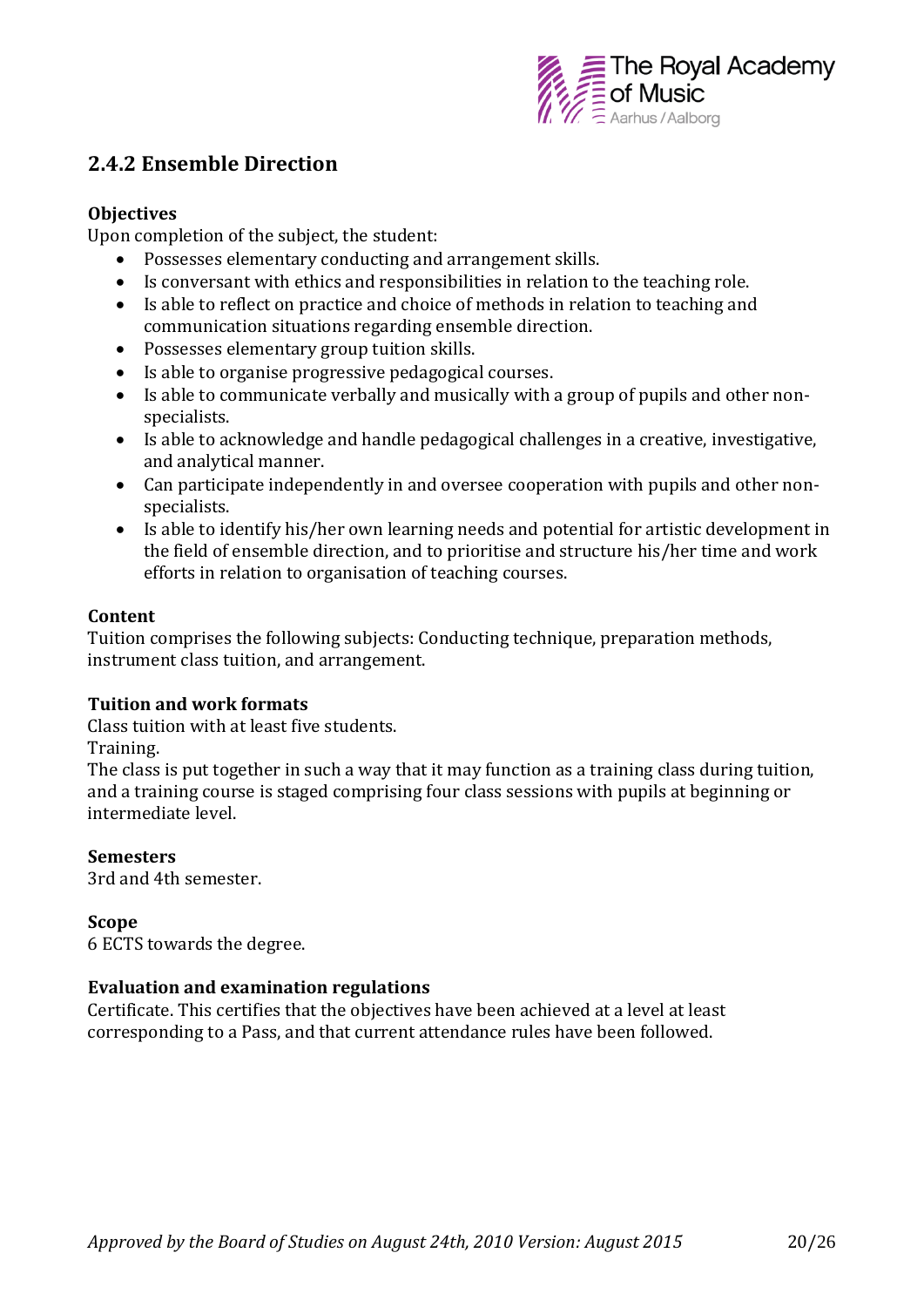

## **2.4.3 Training at an intermediate level**

#### **Objectives**

Upon completion of the subject, the student:

- Possesses an elementary knowledge of relevant pedagogical and didactic theories, concepts, and methods.
- Is conversant with ethics and responsibilities in relation to the teaching role.
- Is able to reflect on practice and choice of methods in relation to various teaching and communication situations.
- Possesses elementary tuition skills.
- Is able to organise progressive pedagogical courses.
- Is able to communicate verbally and musically with pupils and other non-specialists.
- Is able to acknowledge and handle pedagogical challenges in a creative, investigative, and analytical manner. Can participate independently in and oversee cooperation with pupils, other non-specialists, and peers.
- Is able to identify his/her own learning needs and potential for artistic development in the field of pedagogics, and to prioritise and structure his/her time and work efforts in relation to organisation of teaching courses.

#### **Content**

Supervised by the teacher, the student tutors a training pupil at an intermediate level. Part of the tuition time may be spent evaluating the student's approaches.

The student tutors a training pupil during the 5th and 6th semester.

• Intermediate level is defined by the pupil being able to prepare short movements unassisted and possessing an elementary understanding of the possibilities of the instrument.

#### **Tuition and work formats**

Supervised one-to-one tuition.

#### **Semesters**

5th and 6th semester.

#### **Scope**

12 ECTS towards the degree.

#### **Evaluation and examination regulations**

After the 6th semester: Examination

*Examination content and materials:*

25 minute tuition demonstration that must take the form of a normal tuition session and may include examples of the following:

Instruction in one or more compositions that the pupil is preparing.

Work on one or more technical issues (e.g. in connection with exercises or études).

Ensemble playing tuition (e.g. where the student plays the secondary part).

Going through a composition that the pupil is to start working on including advice on practice methods.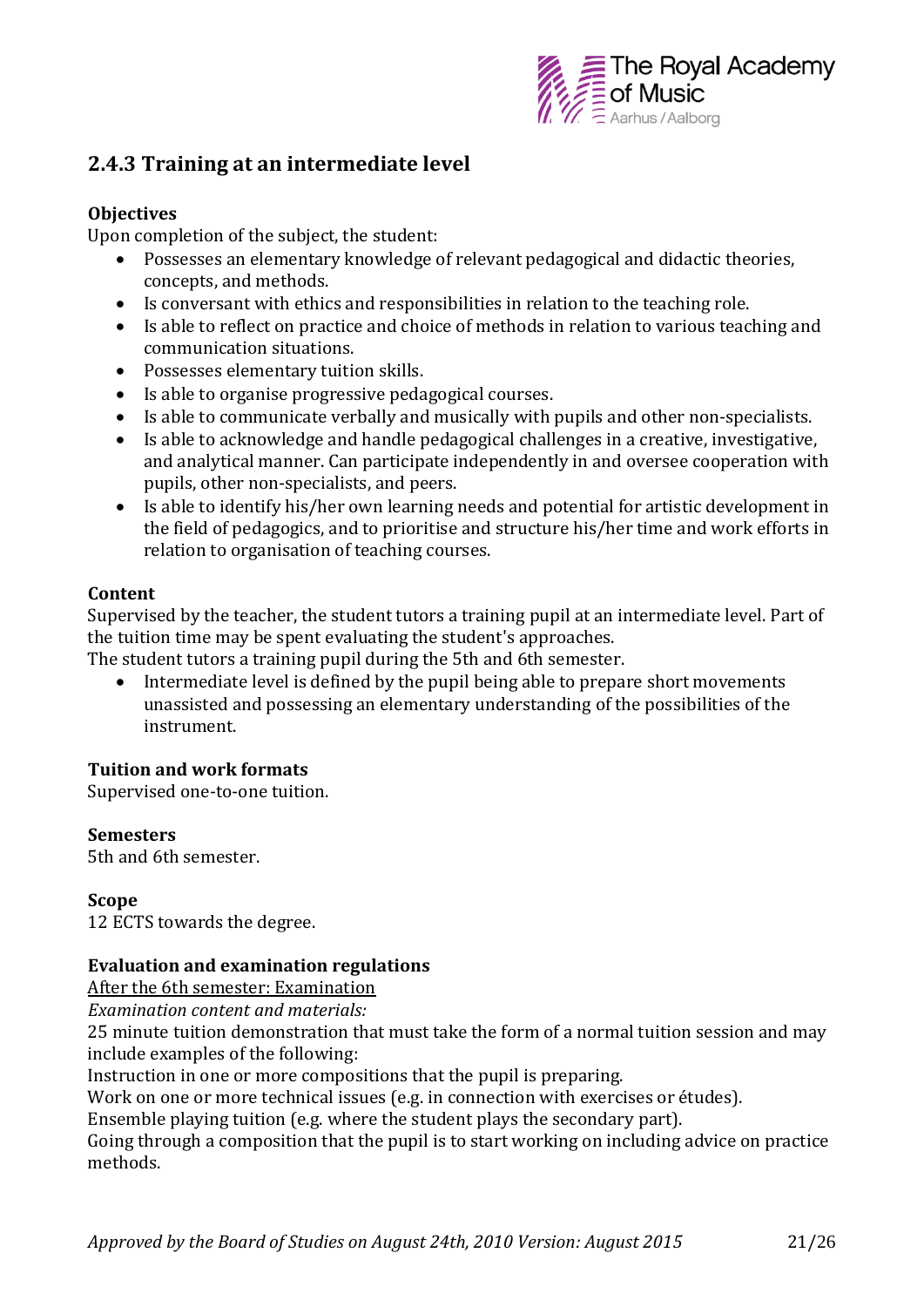

After the tuition demonstration, the student comments on the lesson and answers questions from the examiners. For the interview with the examiners, the student is assumed to possess knowledge of different methods practiced in relation to the main instrument in question.

Pedagogical report on the training course. Scope: 8-10 pages. Four copies of the report are to be handed in by April 1st.

The report must contain the following:

- A description of the concrete technical and methodical guidance used for the commencement of the musical process, and of how the pedagogical course of development is to continue adapted to the qualifications of the individual pupil. The description may be based on entries in a pedagogical journal.
- A progressively sorted index of teaching materials (schools, other collections, individual compositions, rehearsal materials, and ensemble playing assignments) that the student is confident with and aims to use during tuition.
- A characterisation of the pupil presented including information on tuition so far and imminent tuition.

*Examination format:* 

Practical test and written report. Duration of the practical test including interview and discussion: 45 minutes.

*Marking and evaluation:*

External marking. Grade. The evaluation must reflect to what extent the objectives of the degree course have been achieved.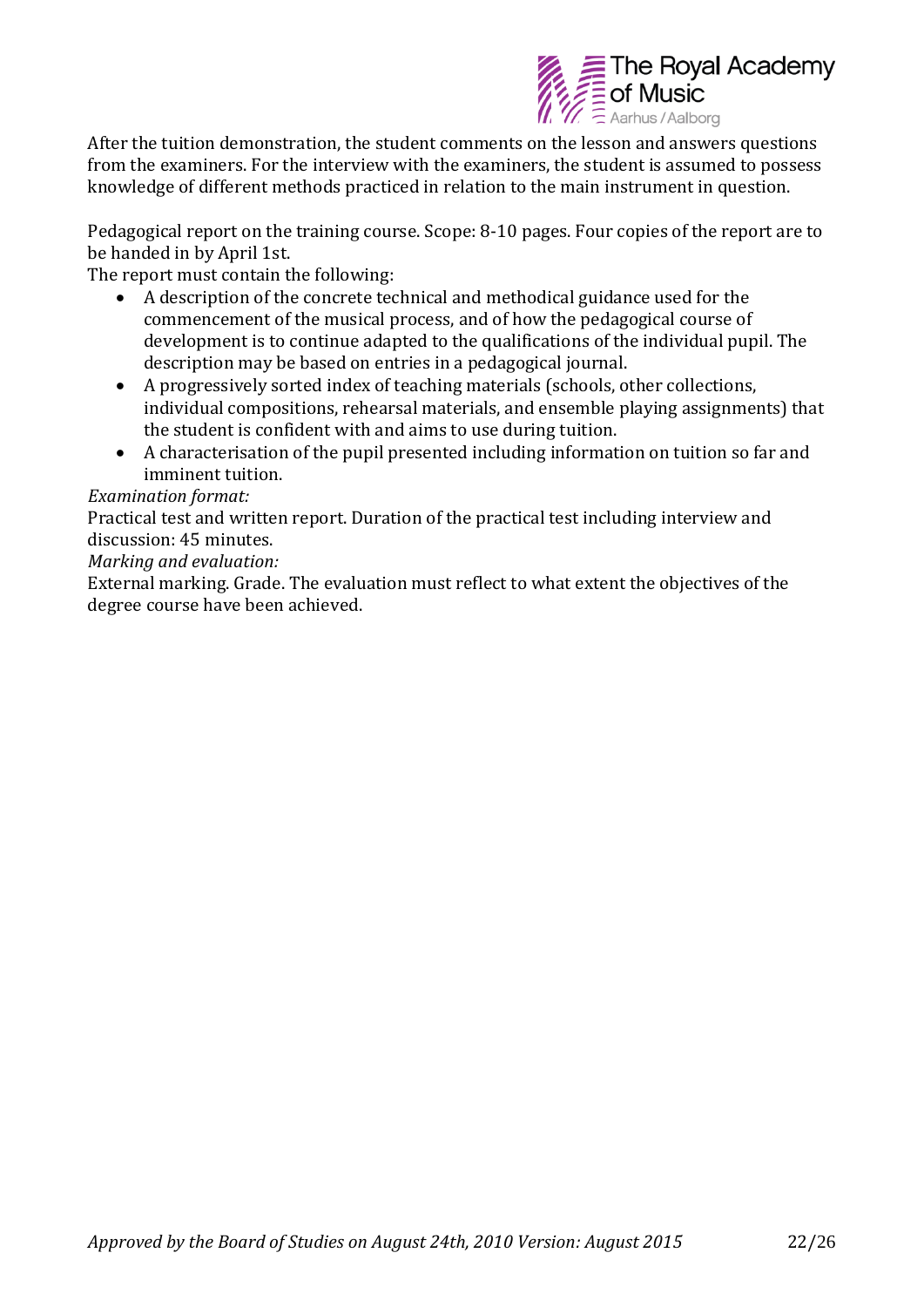

### **2.4.4 Education Theory**

#### **Objectives**

Upon completion of the subject, the student:

- Possesses an elementary knowledge of relevant pedagogical, didactic, and psychological theories, concepts, and methods.
- Is conversant with ethics and responsibilities in relation to the teaching/communication role.
- Is able to reflect on practice and choice of methods in relation to various teaching and communication situations.
- Has acquired relevant communication tools
- Is able to acknowledge and handle pedagogical challenges in a creative, investigative, and analytical manner.
- Is able to identify his/her own learning needs and potential for artistic development in the field of pedagogics.
- Is able to prioritise and structure his/her time and work efforts in relation to organisation of teaching courses.

#### **Content**

Study and discussion of selected education theories and the views of man, society, and learning they embody.

Discussion of pedagogical approaches and traditions within music.

Study and discussion of various teacher and pupil roles.

Study and discussion of theories of education and learning.

Study and discussion of communication, organisation, and leadership styles.

Study of the theoretical prerequisites for being able to plan, execute, and evaluate music teaching, including definition of goals, implementation and retention, course organisation, lesson preparation, self-evaluation, and peer evaluation (supervision).

Part of tuition is based on cases and problems from the concurrent training courses.

#### **Tuition and work formats**

Class tuition.

#### **Semesters**

3rd to 4th semester.

#### **Scope**

3 ECTS towards the degree.

#### **Evaluation and examination regulations**

Certificate. This certifies that the objectives have been achieved at a level at least corresponding to a Pass, and that current attendance rules have been followed.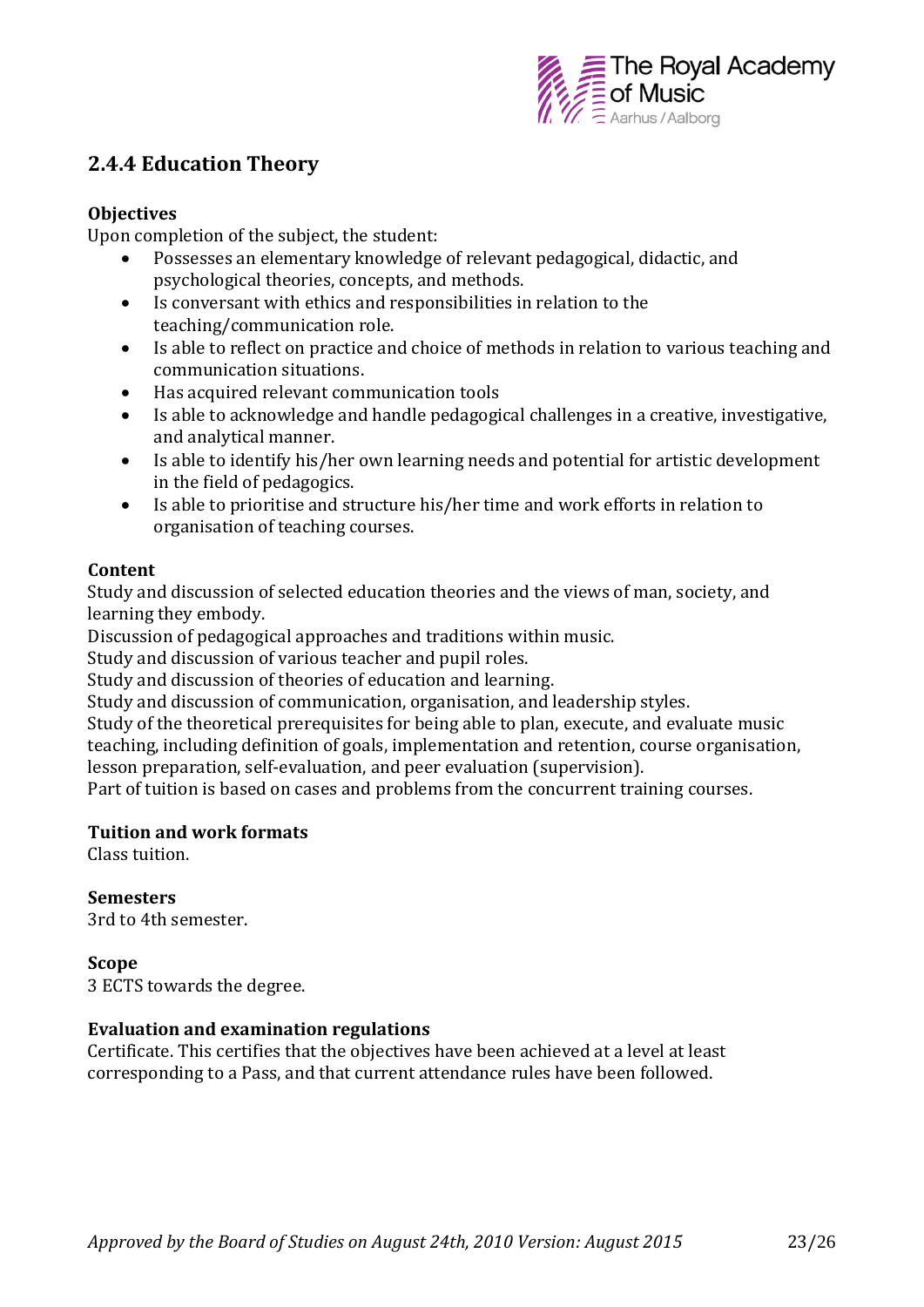

## **2.4.5 Observation Training**

#### **Objectives**

Upon completion of Observation Training, the student:

- Possesses elementary knowledge of relevant pedagogical methods relating to music.
- Possesses elementary knowledge of the music education job market.
- Is conversant with ethics and responsibilities in relation to the teaching/communication role.
- Is able to reflect on practice and choice of methods.

#### **Content**

The subject includes preparation, execution, and post-processing of observation training. Introduction to the diverse music education job market and relevant pedagogical traditions and cultures in music. Presentation on report authoring.

The training sites must reflect the diversity of the music business and include examples of workplaces relevant for the individual courses.

Conference classes are given. The training site teachers are to be included in these. The student prepares a brief, individual observation training report that is to be handed in 14 days after the training. Report scope: 3 pages.

The report forms the foundation of training post-processing.

#### **Tuition and work formats**

Class tuition.

Observation training is organised by a training coordinator in consultation with subject teachers.

#### **Semesters**

2nd semester. Observation training itself lasts one week.

#### **Scope**

3 ECTS towards the degree.

#### **Evaluation and examination regulations**

After the 2nd semester: Certificate

This certifies that the objectives have been achieved at a level at least corresponding to a Pass, and that current attendance rules have been followed.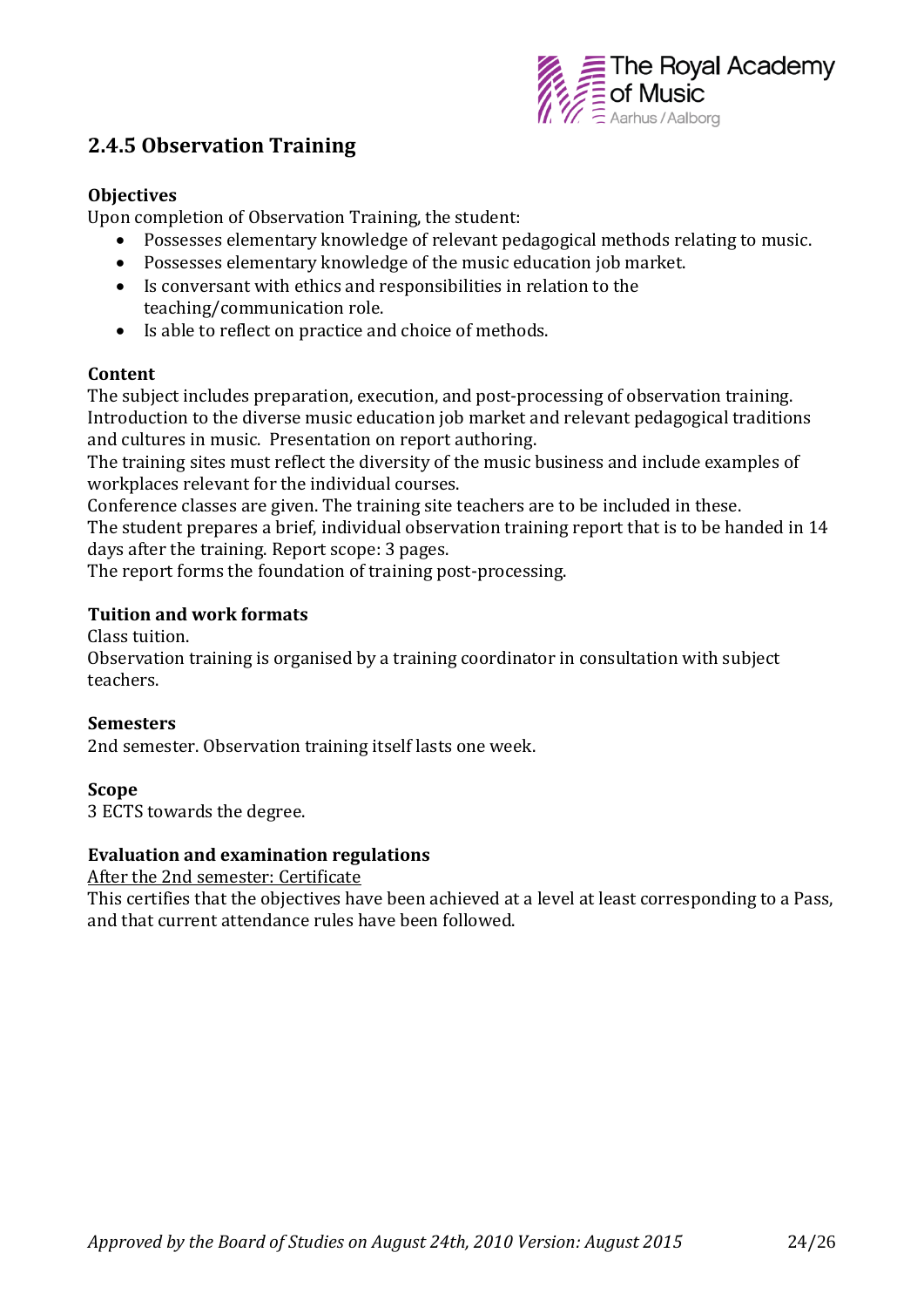

## **2.5 Bachelor project**

#### **Objective**

Upon completion of the bachelor project, the student:

- Possesses elementary knowledge of practice, methods, and theory within the chosen project area.
- Is able to reflect on his/her practice and choice of methods in relation to the project.
- Is able to use relevant methods, tools, and forms of expression in a creative, performative, and/or pedagogical context.
- Is able to identify and acquire project-relevant knowledge unassisted as well as use relevant project-related solution models.
- Is able to communicate project idea and results orally and in writing.
- Is able to work on a project basis in a creative, investigative, and analytical manner.
- Is able to find relevant cooperation partners and act professionally in vocational and/or crossdisciplinary cooperation.
- Is able to set up and adhere to a realistic schedule.

#### **Content**

The bachelor project takes one main area as its starting point but may draw on other, crossdisciplinary approaches.

The student chooses and defines his/her own project. The project must include the following elements:

a) A creative, performative, and/or pedagogical element.

b) Communication of the above.

c) A written reflection. Scope: Max. 20 pages excluding annexes.

Item a) may be in the form of a composition, concert, performance, installation, CD recording, or tuition course.

Item b) may be in the form of a lecture at the final exam which further puts into perspective the materials covered in items a) and c), or it may be a home page/portfolio created unassisted.

#### **Tuition and work formats**

Guidance in individual project work as well as study group work.

- By the middle of the 4th semester, a description of the intended bachelor project must be submitted by the student for approval by the project coordinator.
- No later than three weeks hereafter, the student receives the approved preliminary project description from the project coordinator.
- During 5th semester, project descriptions and work plans are presented in study groups (max. 8 members). The groups are created by the project coordinator and convene at least three times during the 5th semester.
- January, 6th semester: Halfway seminar for the study groups. The bachelor projects are presented to the group for joint evaluation and exchange of experiences. The internal supervisor participates.